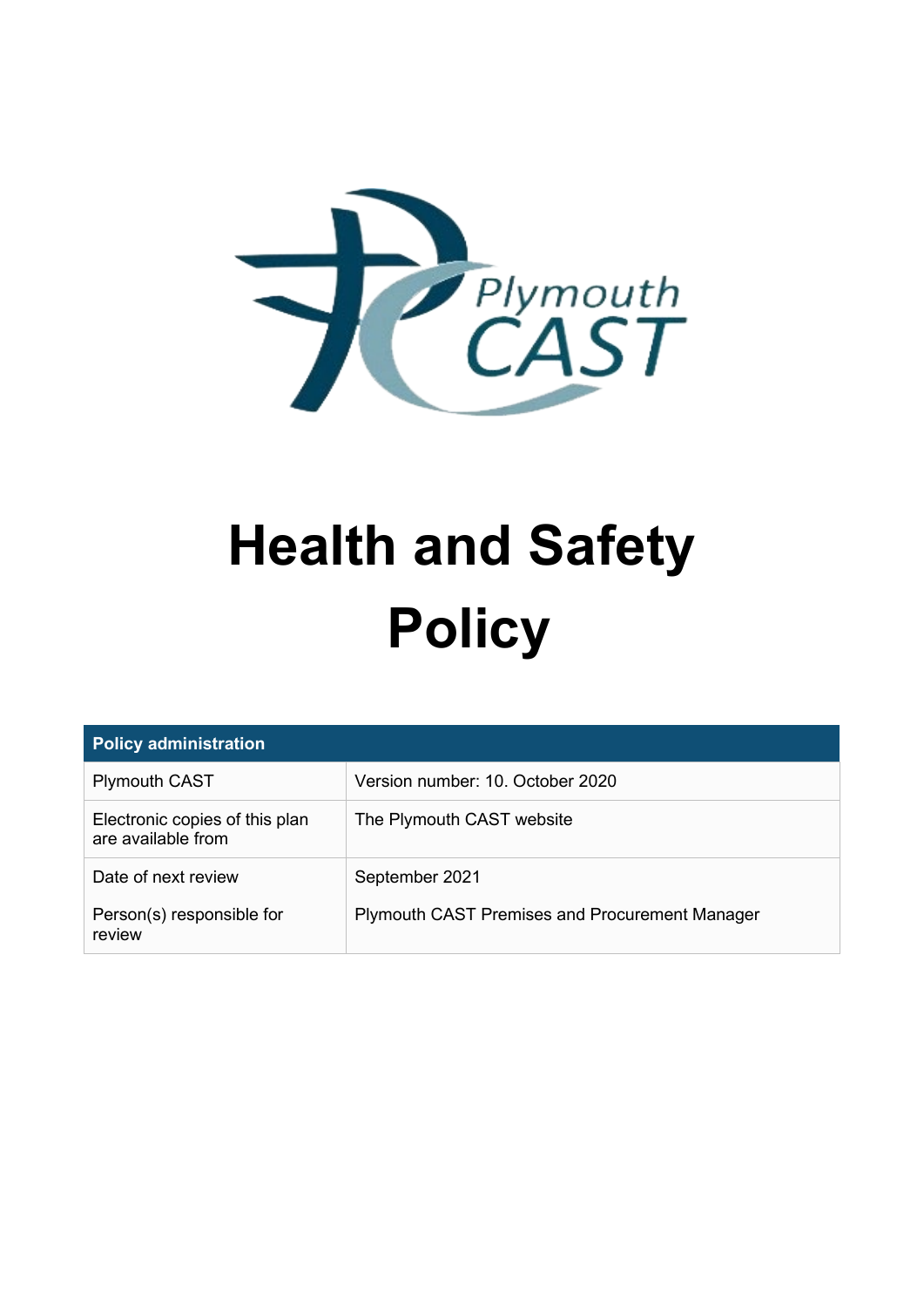#### **Document Control**

#### **Changes History**

| <b>Version</b> | Date       | <b>Amended by</b> | <b>Recipients</b>       | <b>Purpose</b>   |
|----------------|------------|-------------------|-------------------------|------------------|
|                | 11.10.2017 | CO <sub>O</sub>   | All Plymouth CAST staff | New Policy       |
| 6              | 15.11.2017 | CO <sub>O</sub>   | All Plymouth CAST staff | Approved policy  |
|                | 11.9.2018  | <b>CFOO</b>       | All Plymouth CAST staff | Updated policy   |
| 8              | 04.12.2018 | <b>CFOO</b>       | All Plymouth CAST staff | Finalised policy |
| 9              | 26.07.2019 | P & P Manager     | All Plymouth CAST staff | Updated policy   |

#### **Approvals**

This policy requires the following approvals:

| <b>Board</b> | Chair | CEO | Date Approved                      | Version           | Date for Review |
|--------------|-------|-----|------------------------------------|-------------------|-----------------|
|              |       |     | <b>Final Version</b><br>15.11.2017 | 6.0               | July 2018       |
|              |       |     | 21.9.2018                          | 7.0 updated as v8 | September 2019  |

#### **National/Local Policy**

□ This policy must be localised by Schools

 $\boxtimes$  This policy must not be changed.

#### **Position with the Unions**

Does the policy require consultation with the National Unions under our recognition agreement?  $\Box$  Yes  $\boxtimes$  No If yes, the policy status is: ☐ Consulted and Approved ☐ Consulted and Not Approved ☐ Awaiting Consultation

#### **Distribution**

This draft document has been distributed to:

| <b>Position</b> | <b>Date</b>      | <b>Version</b> |
|-----------------|------------------|----------------|
| Joint Unions    | 11 Sept 2018     | 7.0 (draft)    |
| <b>Board</b>    | 21 Sept 2018     | 7.0 (draft)    |
| All schools     | 4 Dec 2018       | 8.0 (final)    |
| <b>Board</b>    | 26 July 2019     | 9.0 (draft)    |
| <b>Board</b>    | 9th October 2020 | 10.0 (draft)   |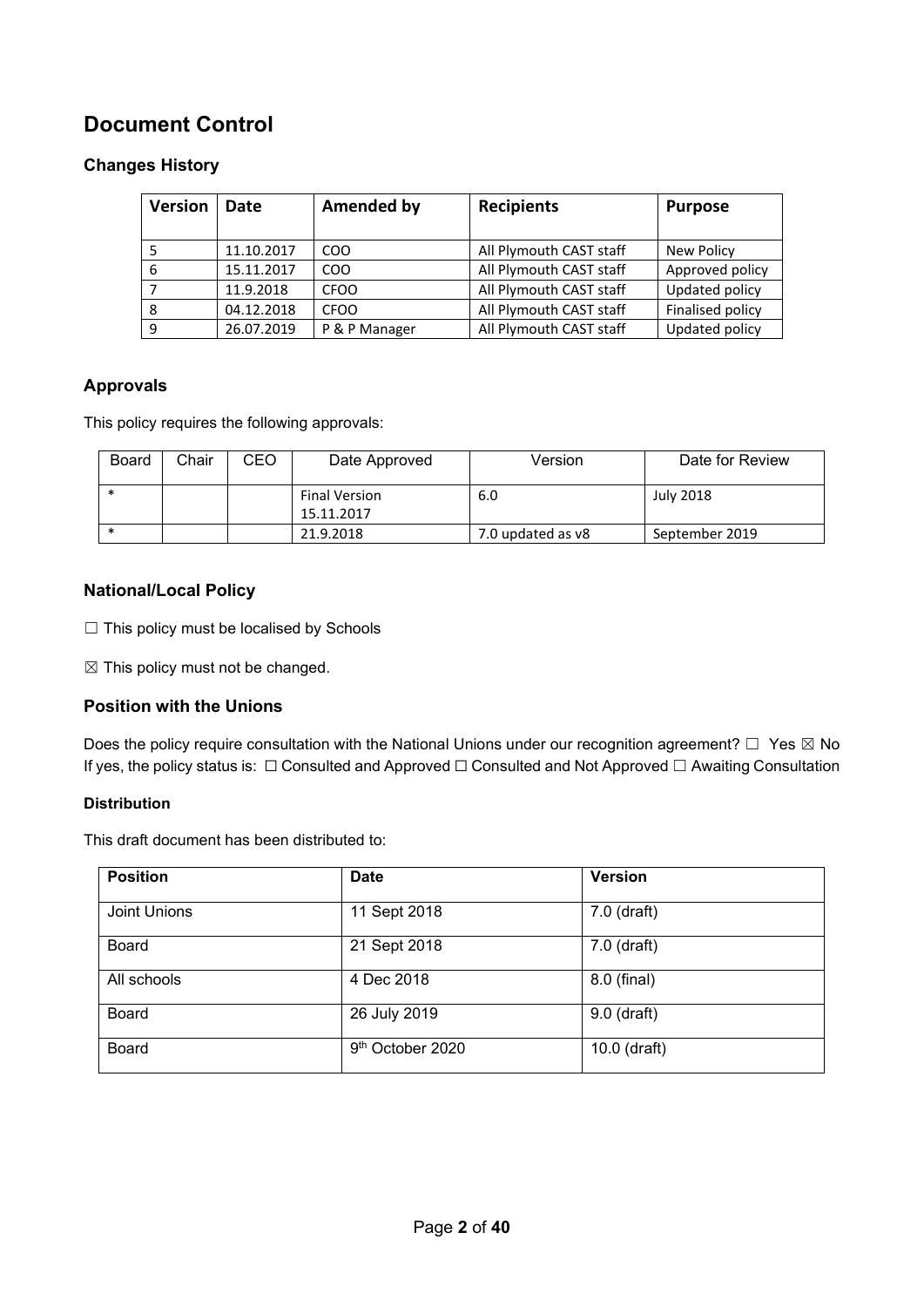# **TABLE OF CONTENTS**

| 2.7 The Duties of Heads of Departments, Team Leaders and Supervisory Staff15 |  |
|------------------------------------------------------------------------------|--|
|                                                                              |  |
|                                                                              |  |
|                                                                              |  |
| SECTION 3 – SYSTEM …………………………………………………………………………………………… 18                    |  |
|                                                                              |  |
|                                                                              |  |
|                                                                              |  |
|                                                                              |  |
|                                                                              |  |
|                                                                              |  |
|                                                                              |  |
|                                                                              |  |
|                                                                              |  |
|                                                                              |  |
|                                                                              |  |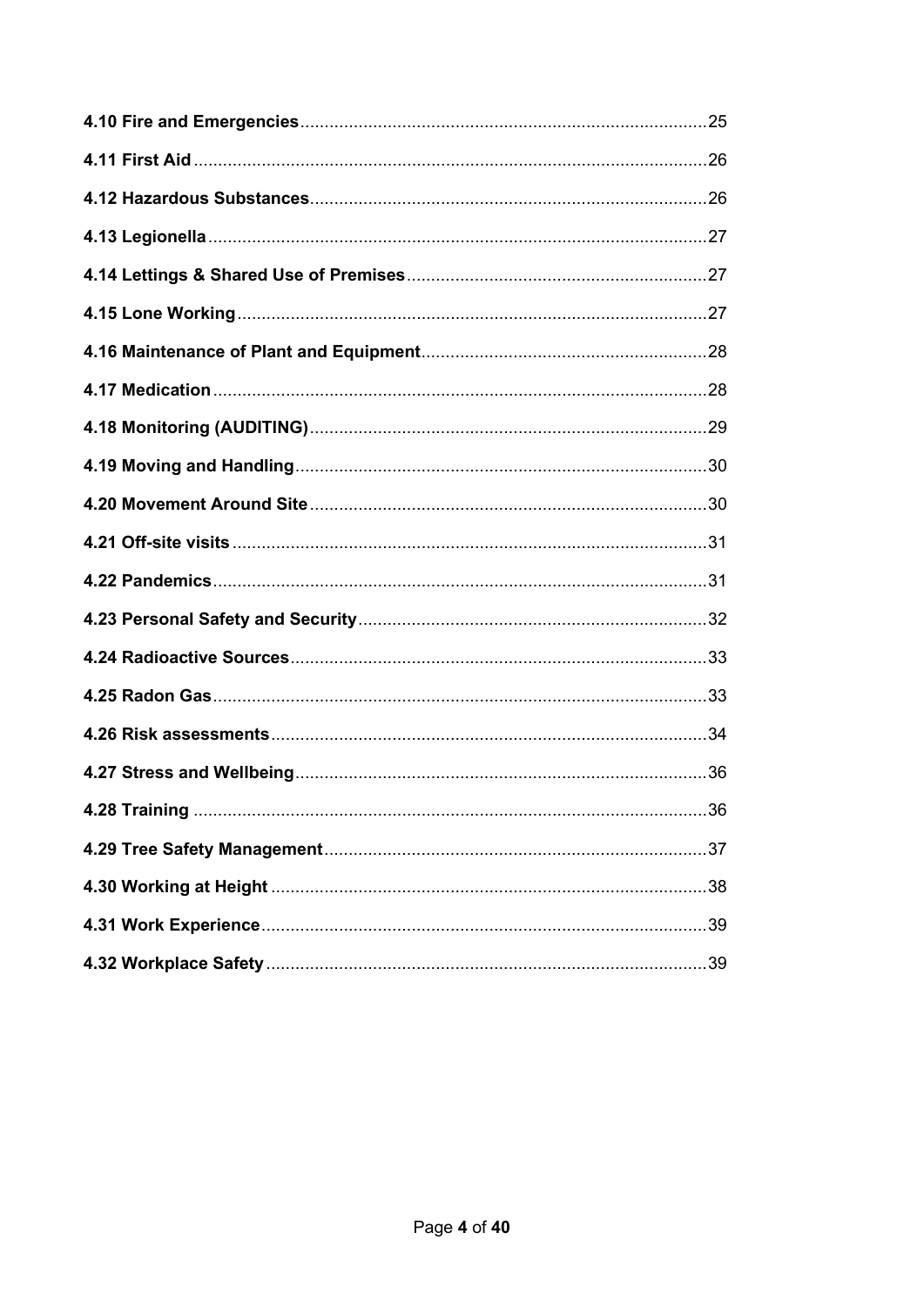# <span id="page-4-0"></span>**VISION AND VALUES**

Plymouth CAST is a multi-academy trust of Catholic schools which is part of the mission of the Catholic Church dedicated to human flourishing and the building of a kingdom of peace, truth, and justice. The Trust is to be conducted in all aspects in accordance with canon law and the teachings of the Roman Catholic Church and at all times to serve as a witness to the Catholic faith in Our Lord Jesus Christ.

Our vision and values are derived from our identity as a Catholic Trust. Central to our vision is the dignity of the human person, especially the most vulnerable. Our Schools are dedicated to providing an education and formation where all our pupils and young people flourish in a safe, nurturing, enriching environment. All governors in our Schools are expected to be familiar with the vision, mission, values, and principles of the Trust and not in any way to undermine them. They should support and promote the vision and conduct themselves at all times in school and on school business according to the vision and principles of the Trust

#### <span id="page-4-1"></span>**INTRODUCTION**

Plymouth CAST expects all its employees to recognise their obligations to each school within the Multi-Academy Trust, the public, pupils and other employees and to provide consistently high standards of education and performance at all times and in accordance with Plymouth CAST's vision, mission and principles.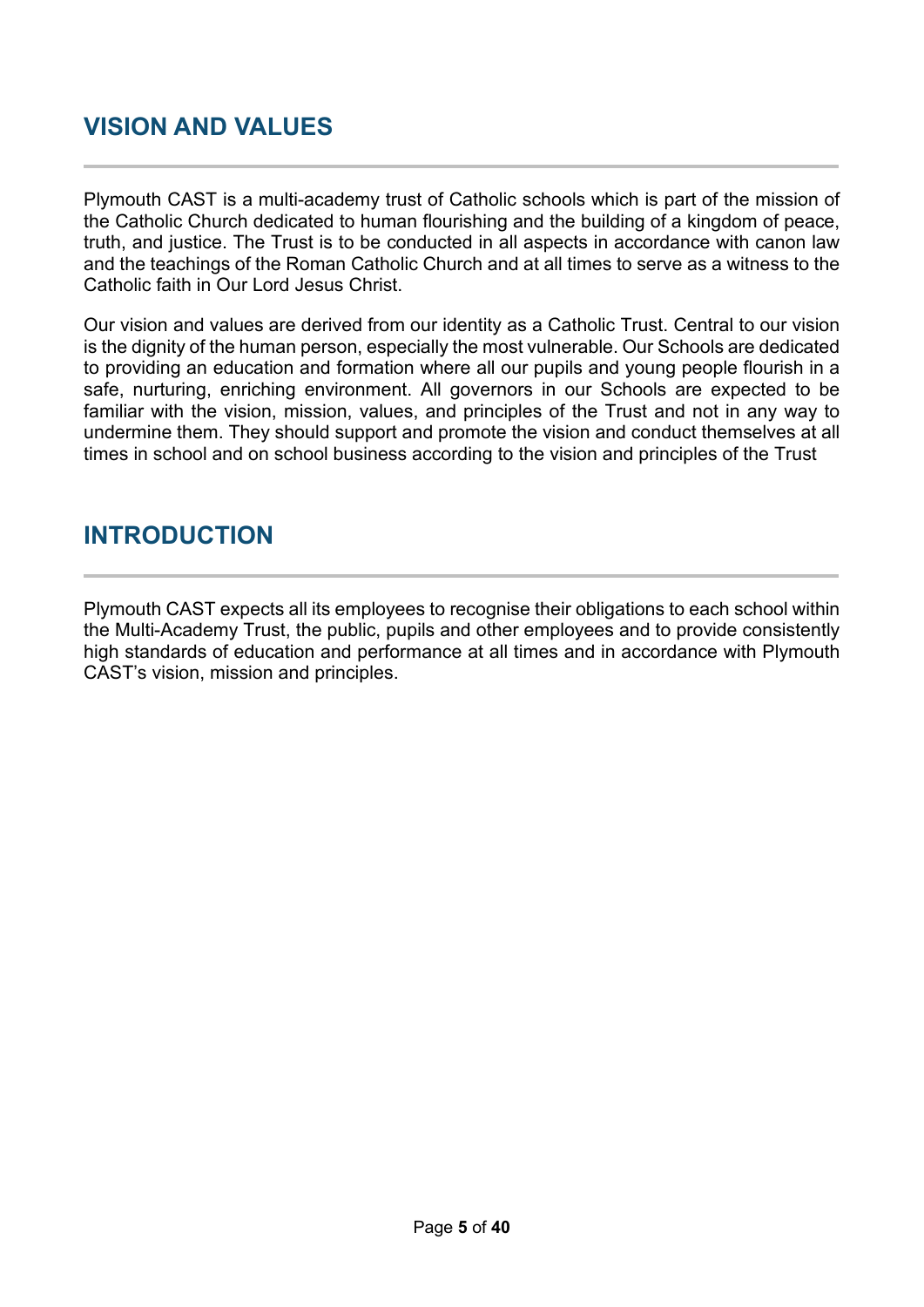#### <span id="page-5-0"></span>**SECTION 1 – STATEMENT OF INTENT**

The Board of Directors of the Plymouth CAST Multi Academy Trust will strive to achieve the highest standards of health, safety, and welfare consistent with their responsibilities under the *Health and Safety at Work etc. Act 1974* and other statutory and common law duties.

This statement sets out how these duties will be conducted and includes a description of the Trust's and individual School's organisation and arrangements for dealing with different areas of risk. It establishes specific responsibilities at all levels of the Trust and individual School organisation. It also outlines the general arrangements put in place to manage these areas of risk and hence to meet the Academy's obligations under the law.

This policy will be brought to the attention of all members of staff at induction; a copy is available to view online, and on request.

This policy statement and the accompanying organisation and arrangements will be reviewed annually, all changes will be brought to the attention of all staff, and where appropriate, the students.

Everyone, at all levels of the Plymouth CAST Multi Academy Trust must comply with this policy. Serious breaches of this policy may be dealt with under a disciplinary policy.

Signed by:

2fattos

#### **Zoe Batten**

CEO of Plymouth CAST Date: 9th October 2020

John Ammitr

#### **John Burnett**

Chair for the Plymouth CAST MAT Date: 9th October 2020

Policy review date: September 2021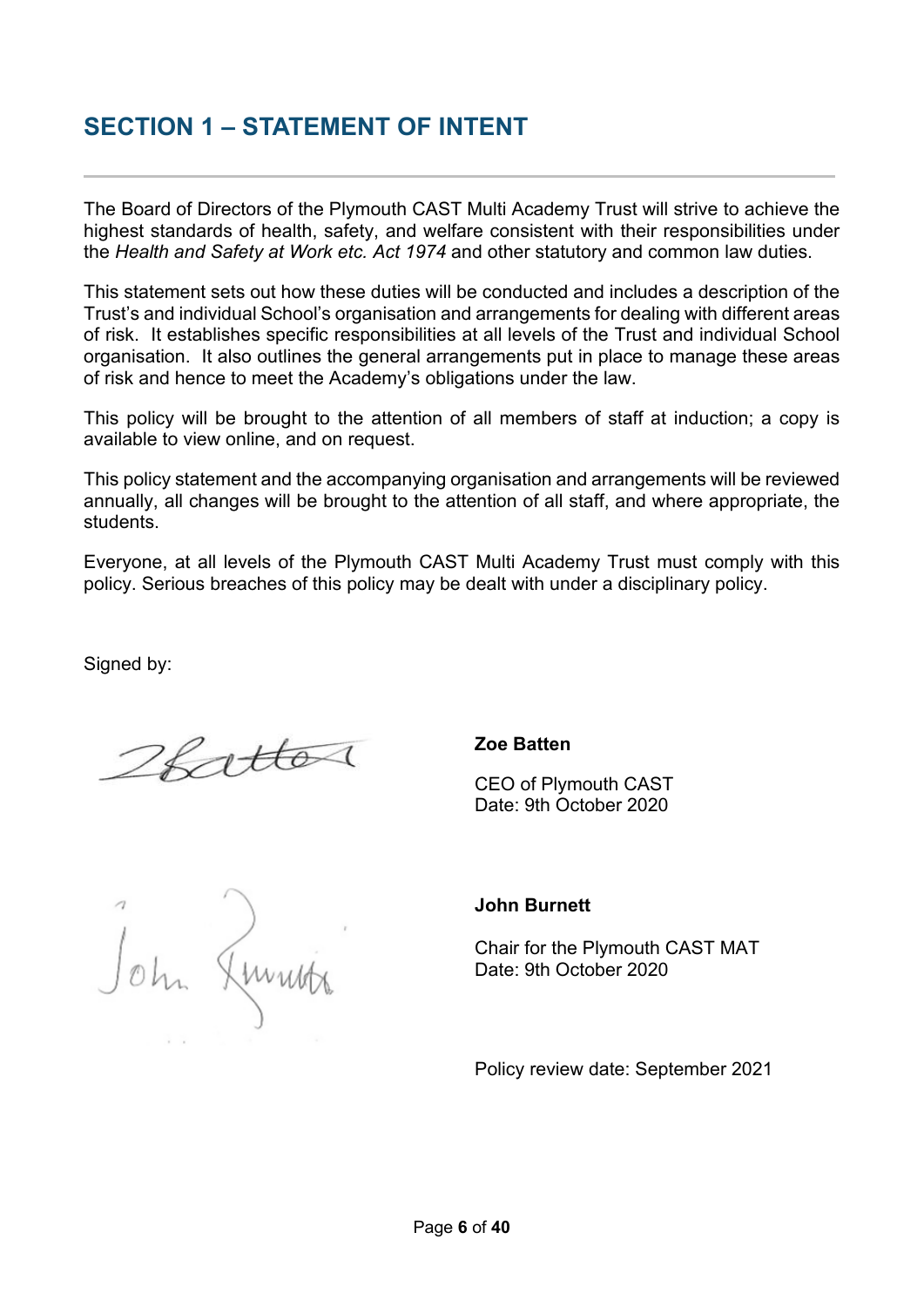# <span id="page-6-1"></span><span id="page-6-0"></span>**SECTION 2 - ORGANISATION 2.1 The Duties of the Employing Body (Plymouth CAST MAT)**

- To produce and regularly review the Health and Safety Policy for all Schools within the Trust. This policy will reflect the requirements of the *Health and Safety at Work etc. Act 1974* by outlining arrangements to ensure, so far as is reasonably practicable, the health, safety and wellbeing of staff, students and others affected by the organisation
- To monitor both compliance with, as well as the effectiveness of, this policy
- To provide adequate resources, including training, to meet the academy's legal responsibilities as well as compliance with this policy
- To assist the Employing Body in discharging its legal obligations, the Trust has appointed the Devon Health and Safety Service as its 'competent person' as defined by the Management of Health and Safety at Work Regulations 1999
- The Chief Executive Officer of Plymouth CAST is ultimately responsible for the Trust's compliance with Health and Safety legislation. If the Chief Executive Officer has any concerns with levels of risk or available resources, they must immediately refer the issue to the Chair of Plymouth CAST Board in writing, copied to the Chair of Audit and Risk sub-committee.
- The Chief Executive Officer of Plymouth CAST will ensure that an annual report on Health and Safety is presented to the Plymouth CAST board, annually in the month of October.
- The specific arrangements adopted will be guided by the Devon Health and Safety Service's Health and Safety Guidance Notes for Academies Arrangements.

# **Trust Health & Safety contacts and lines of communication**

| PLYMOUTH CAST EMERGENCY CONTACTS |                                                        |                                  |  |
|----------------------------------|--------------------------------------------------------|----------------------------------|--|
| Name                             | Role                                                   | <b>Email Address</b>             |  |
| <b>Paul Stewart</b>              | <b>Premises and Procurement Manager</b>                | paul.stewart@plymouthcast.org.uk |  |
|                                  | First line contact for major incidents<br>or accidents |                                  |  |
| <b>Karen Cook</b>                | <b>Designated Lead Officer</b>                         | karen.cook@plymouthcast.org.uk   |  |
| Zoe Batten                       | <b>Chief Executive Officer</b>                         | admin@plymouthcast.org.uk        |  |
| <b>Graham Briscoe</b>            | <b>Board Member</b>                                    | admin@plymouthcast.org.uk        |  |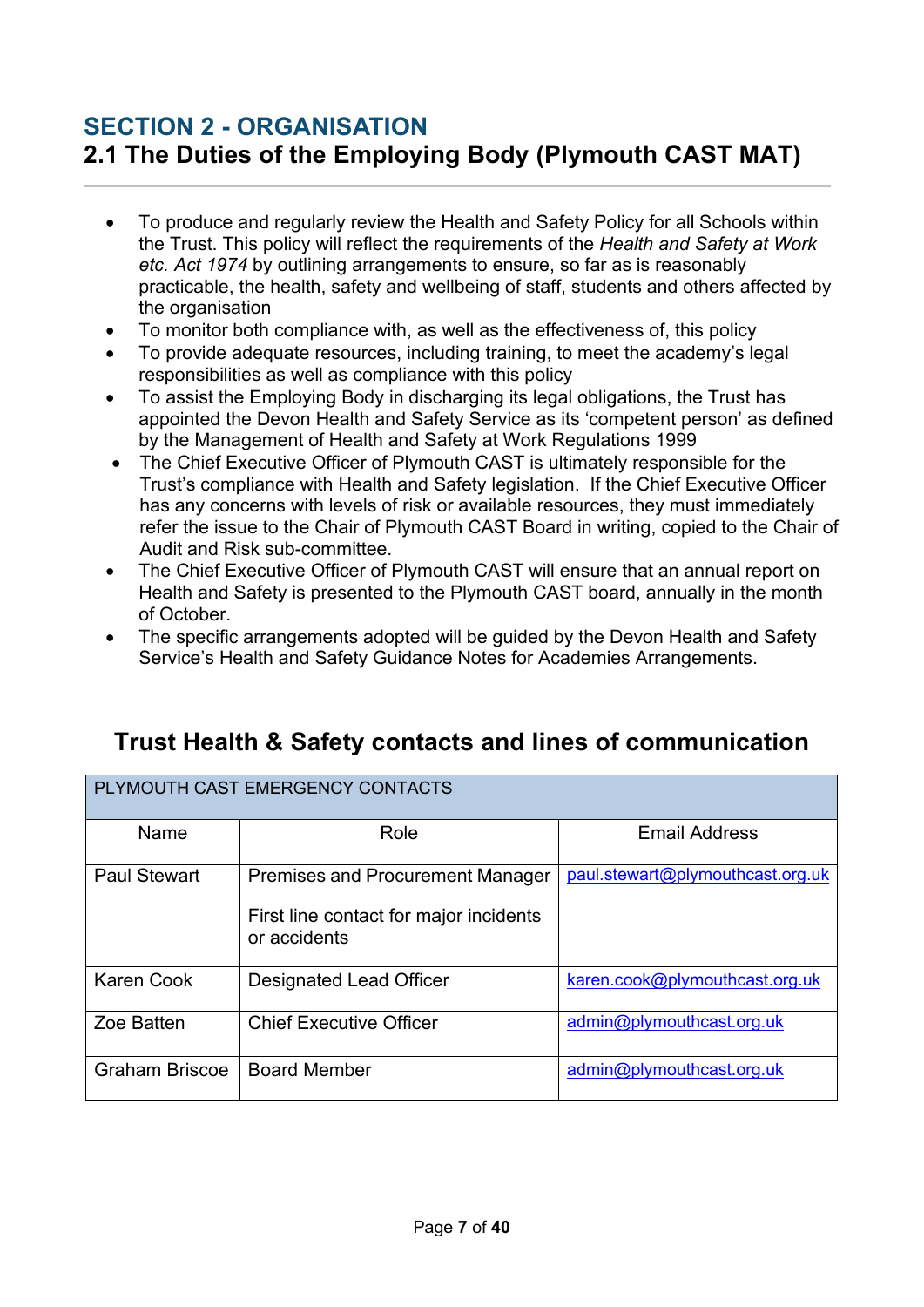

# **Flow chart for the management and resolution of Health and Safety issues within Plymouth CAST**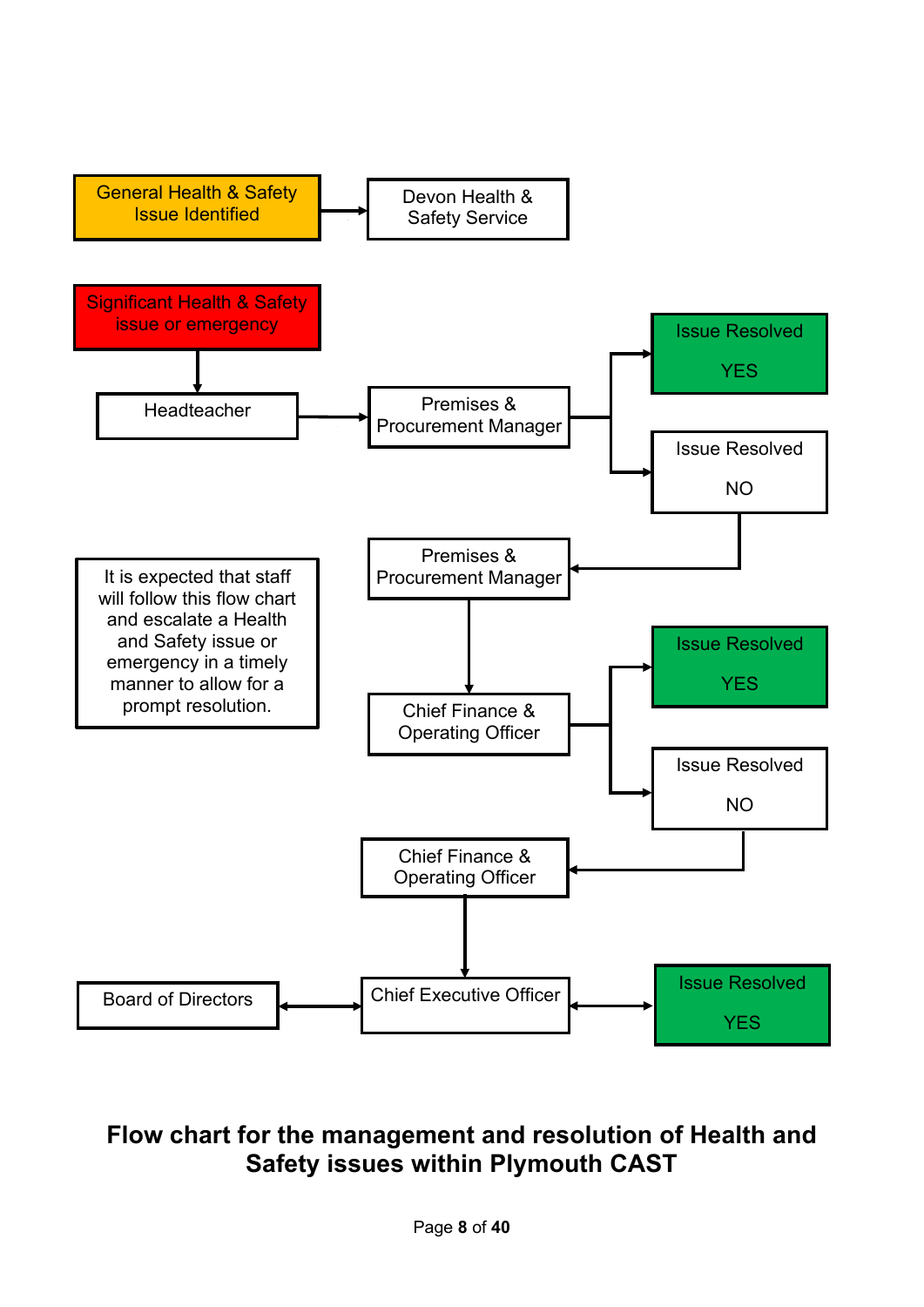## <span id="page-8-0"></span>**SECTION 2 - ORGANISATION 2.2 The Duties of the Premises and Procurement Manager**

The Premises and Procurement Manager has the oversight for the effective governance and management of Health and Safety and Estates management across all Plymouth CAST sites.

In particular, the manger will: -

- support the Plymouth CAST Board of Directors, the Chief Executive Officer and the Chief Finance and Operations Officer (CFOO) with Health, Safety, and Estate matters across the multi-academy trust.
- be the Trust's first point of contact for significant incidents and accidents. Undertake technical investigations and accident investigations as required for reporting onto the Senior Executive Leadership.
- commission, lead, chair, or support investigations (including technical investigations) as required. Recommend or appoint competent members to the Investigation Team.
- work with and monitor the Devon County Council Health & Safety Service contracted to fulfil the role of Competent Person to ensure the key business objectives are effectively delivered across the Trust.
- liaise with the Competent Person to evaluate the effects of any notified new or proposed H&S legislation upon the Trust activities and advise accordingly.
- represent Plymouth CAST, (and act as the focal point), for all H&S and Estates matters. Provide advice and guidance to promote a positive H&S culture in the workplace in line with current policies and procedures, in addition to providing guidance on wider estates, procurement and insurance matters.
- conduct individual or joint H&S inspections and audits across the Trust with the Competent Person, and any other Plymouth CAST contractors as required. Review H&S audits for all sites, and work with schools and approved contractors to ensure shortcomings are rectified in a timely manner.
- monitor on an ad-hoc basis the safety performance of schools within the Trust and bring to the attention of the CFOO any shortfalls identified.
- contribute to new policies and policy reviews.
- represent Plymouth CAST at relevant safety meetings and Chair the Plymouth CAST Health and Safety Committee.
- produce and present reports or joint H&S reports for the Plymouth CAST Board, the Senior Leadership Management Team or Head Teachers as required.
- produce health and safety alerts or briefings for the Trust as required.
- undertake the initial safety induction briefing for all new or transferred Head Teachers, Deputy Head Teachers and Schools Business Managers.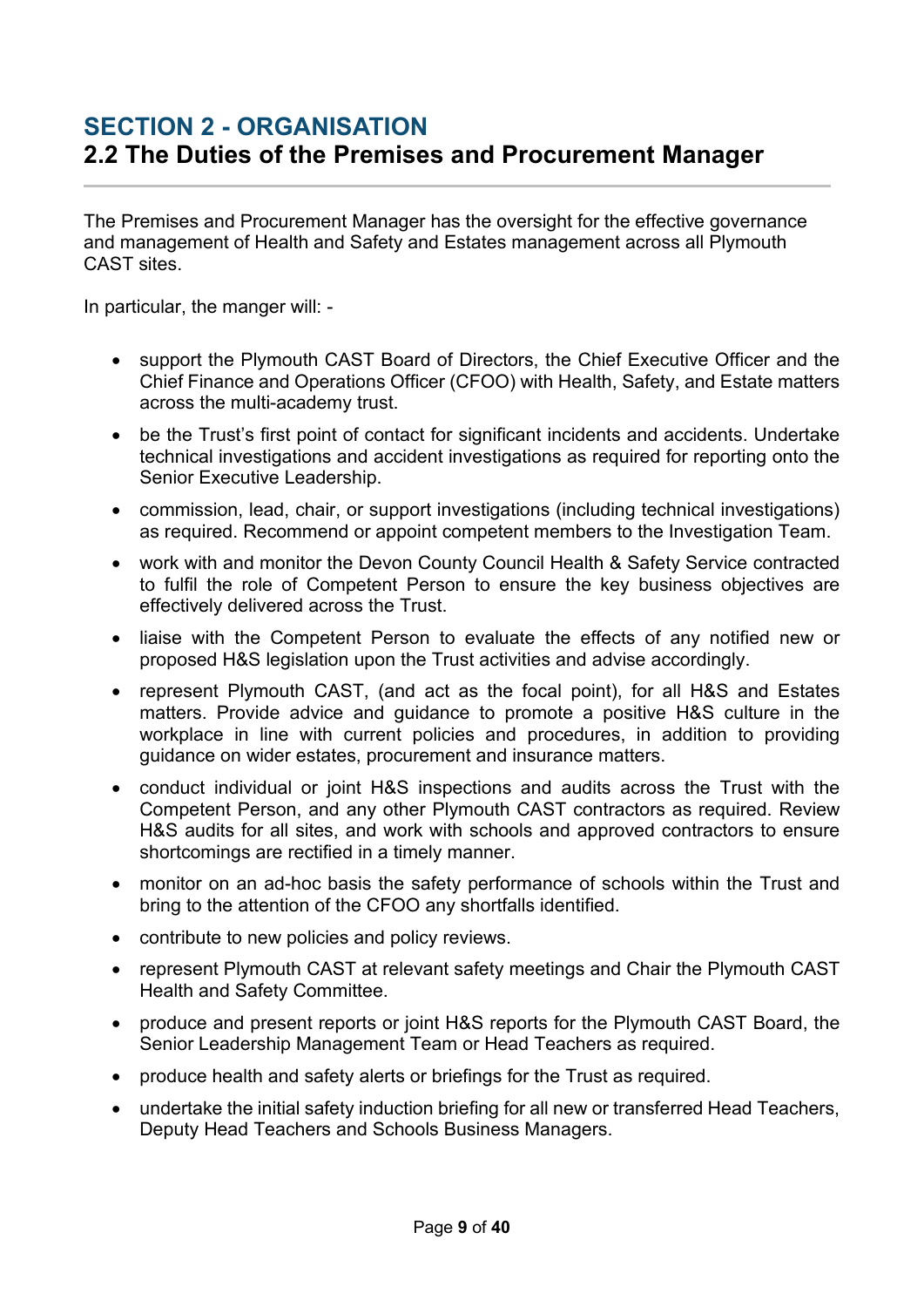- assist with the selection of appropriate H&S courses to meet the agreed training objectives. Identify individual training needs to meet business objectives, succession planning and as part of the appraisal process.
- arrange and chair any appropriate H&S and Estates forums or committees as deemed necessary.
- assist with the selection and appointment of competent CDM Duty Holders, contractors, sub-contractors, and staff across Plymouth CAST in compliance with current legislation.
- review Plymouth CAST contractor risk assessments as required.
- undertake the role of project representative for any specified contract placed under the post holder's authority.
- randomly monitor contractor's performance on site, and stop any projects where performance falls short of legislative or contractual requirements, or where continuance would jeopardise safety. Conduct either in own right or joint H&S inspections and audits of contractors as required.
- meet the Directors or Senior Management of any companies where H&S performance is below the legislative or contractual requirements. Discuss and agree a way forward to allow work to continue, or where agreement cannot be reached to prevent recommencement until discussions take place with the CFOO to agree a way forward. This could involve the removal of the contractor or the termination of a contract and the removal of the company from the vendor base.

#### **SECTION 2 - ORGANISATION**

#### <span id="page-9-0"></span>**2.3 The Duties of the Head Teacher**

The Head Teacher has day-to-day responsibility for health and safety management of their School and will take all reasonably practicable steps to secure the health and safety of students, staff and others using the School premises or participating in School sponsored activities.

In particular, the Head Teacher will: -

- produce and regularly review the procedures for their School to follow to comply with the Plymouth CAST Health and Safety Policy.
- attend all mandatory H&S training where non-attendance shall require approval in advance from the CEO in writing, unless there is a significant school H&S issue requiring intervention or assistance from the Premises and Procurement Manager.
- attend the one-day Senior Managers' Premises Overview (Schools) course offered by Devon County Council within 6 months of joining the Trust or appointment into role and regular updating will take place on an annual basis.
- complete the IOSH Managing Safely Course within 12 months of joining the Trust or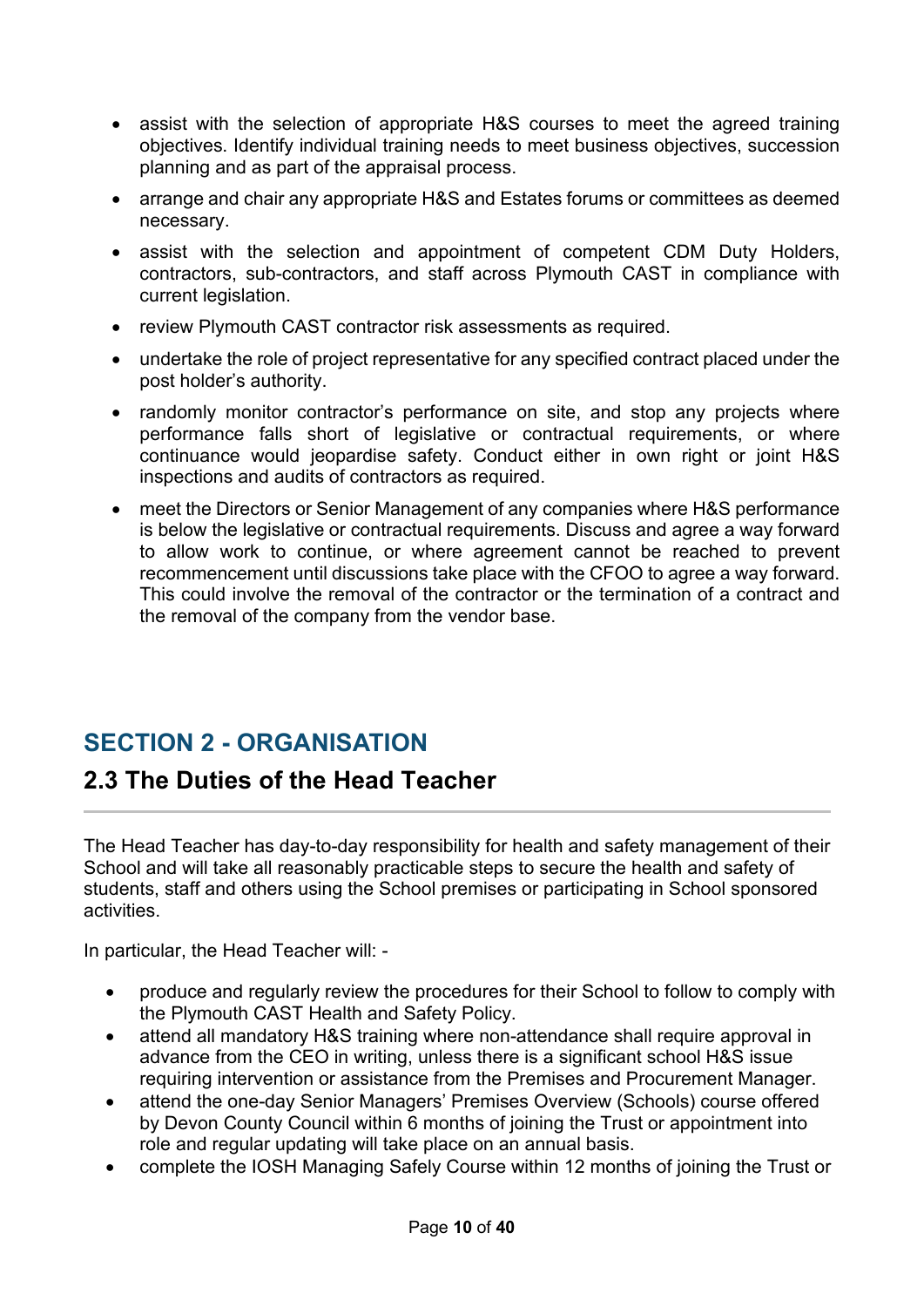appointment into role with regular refresher training will take place every 3 years.

- ensure staff under their control attend or undertake mandatory H&S training where non-attendance shall require approval in advance from the Premises and Procurement Manager.
- ensure that suitable and sufficient risk assessments of work activities are undertaken, that a written record of the significant findings of these assessments is kept and that these assessments are subject to regular review and staff are informed.
- where appropriate, ensure that safe systems of work are in place and followed
- co-operate with the Employing Body to ensure that this policy and its associated arrangements are implemented and complied with
- communicate the Health and Safety Policy and other appropriate information to all relevant people including contractors. Employees are required to sign a local register held by the Health and Safety Coordinator to confirm they have read and understood the Health and Safety Policy.
- report to the Employing Body on health and safety performance and to monitor both compliance with, as well as the effectiveness of, this policy.
- ensure that the premises, plant, and equipment are maintained in a safe and serviceable condition.
- report to the Employing Body any significant risks or policy requirements which cannot be met within their School budget.
- identify the training needs of staff and ensure they are competent to carry out their roles and are provided with adequate information, instruction, and training.
- ensure consultation arrangements are in place for staff and their trade union representatives where unions are represented in the School.
- monitor purchasing and contracting procedures to ensure health and safety is included in specifications and contract conditions.
- receive reports from enforcement officers and advisory bodies and, where appropriate, take relevant actions to address issues raised.
- promote a positive health and safety culture by leading by example.
- ensure that operational reporting of incidents (including a near miss event) is carried out in accordance with Trust policy as set out in section 4.2.
- whilst overall *responsibility* for health and safety cannot be delegated the Head Teacher may choose to delegate certain *tasks* to the Health and Safety Coordinator.
- publish on their website the name and contact details of the Head Teacher, Administrator, Premises/Site officer and designated Health and Safety Governor (Ensuring that the contact details for the Health and Safety Governor will be a school contact).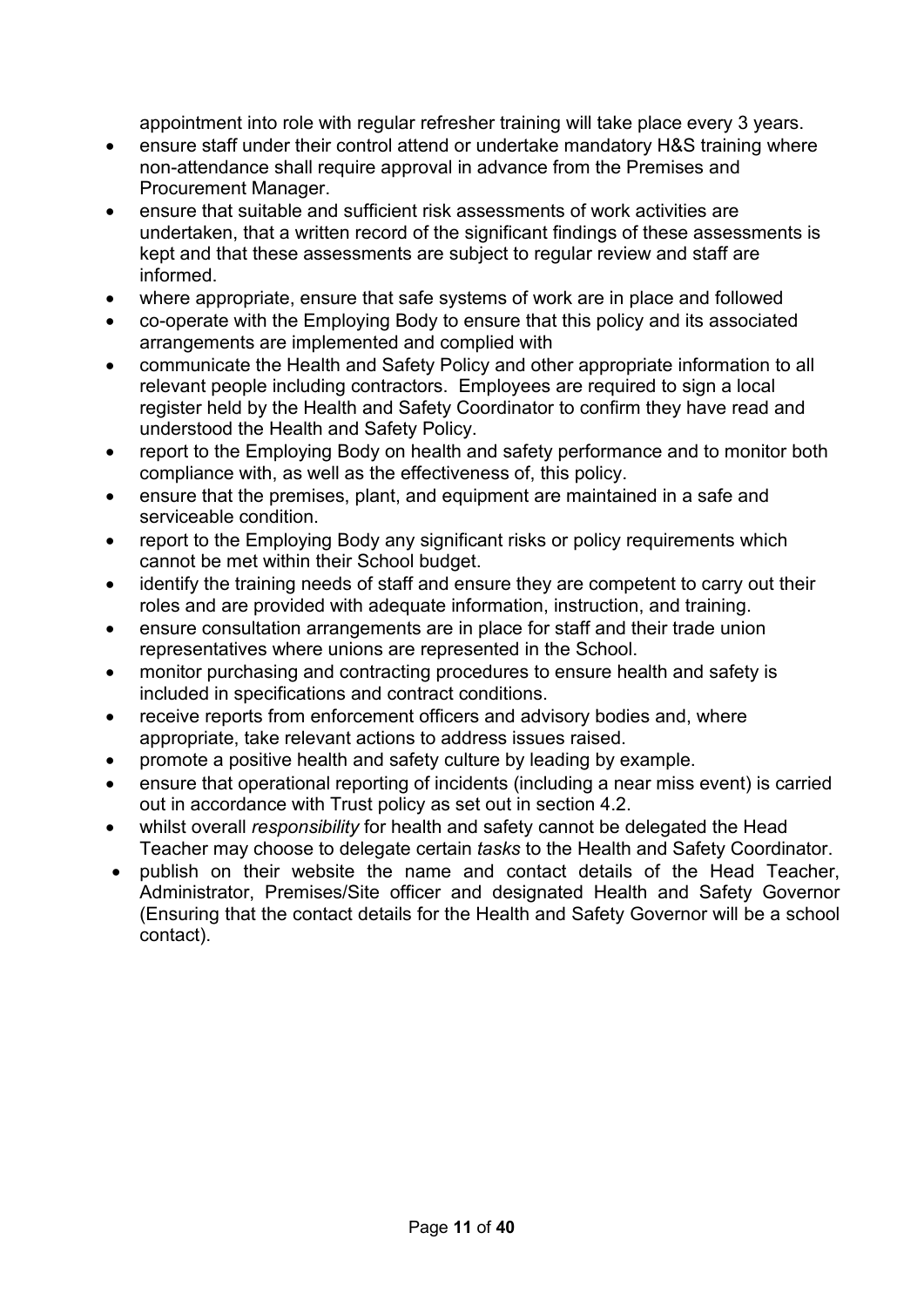# **SECTION 2 - ORGANISATION**

#### <span id="page-11-0"></span>**2.4 The Duties of the Schools' Business Manager**

The Schools' Business Manager is responsible for providing a comprehensive school business management service to the hub schools including Finance, Human Resources, Premises, Contracts and Administrative oversight. They have no direct line management but have the functional oversight of the work of the school administration and premises staff.

The Business Manager will: -

- report Buildings Conditions and Health & Safety concerns to the Premises and Procurement Manager.
- contribute as required to Trust Asbestos and Land & Buildings Return reporting.
- liaise with the Head Teacher, Caretaker and Premises and Procurement Manager with regard to the maintenance of the school site and buildings, and the efficient operation of all facilities on the property.
- prioritise and agree with the Head Teacher, and the Premises and Procurement Manager where appropriate, all issues relating to non-minor building improvements/repairs.
- to liaise with contractors, working within agreed regulations and overseeing all building maintenance and repair projects to their satisfactory conclusion.
- maintain a list of local preferred suppliers, and ensure schools refer to this preferred supplier list when addressing minor repairs and maintenance.
- familiarise themselves with the main health and safety issues specific to each hub school and how they relate to students, staff, visitors, and contractors. Consult with the school's designated Health & Safety Coordinator, ensuring all agreed compliance checks are completed and correctly recorded and that the CAST Health and Safety Policy is adhered to.
- ensure that the Caretaker and Head Teacher are fully aware of matters relating to health and safety, in line with the Health and Safety Policy.
- ensure that documentation for health and safety and school maintenance programmes are effectively retained.
- ensure each hub school is compliant with core buildings and maintenance legislation and CAST agreed policies and procedures, by ensuring that the school Premises Compliance Checklist is kept up to date.
- ensure that support staff undertake relevant health & safety training.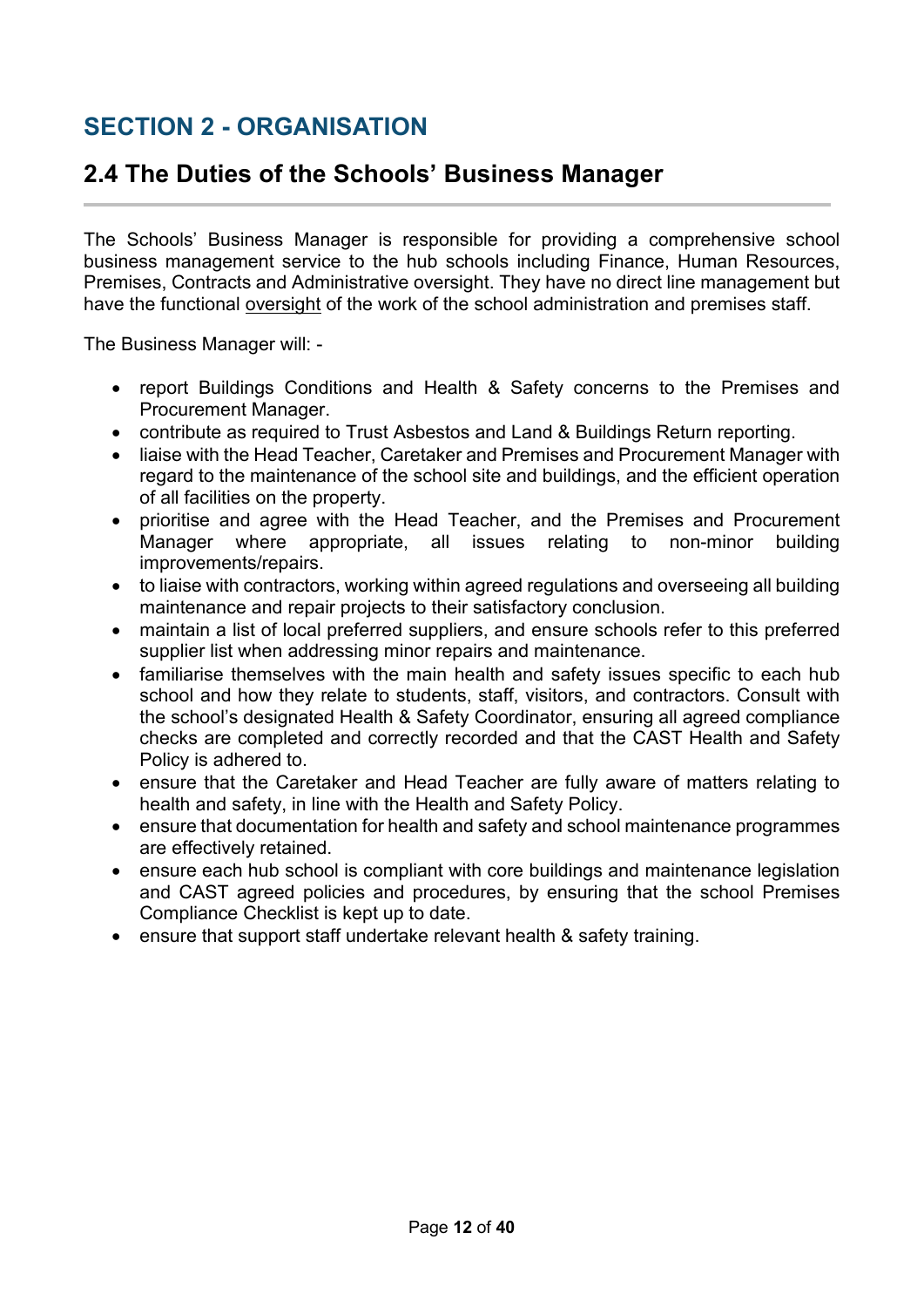#### <span id="page-12-0"></span>**SECTION 2 - ORGANISATION 2.5 The Duties of the Health and Safety Coordinator**

All Schools must appoint a named Health and Safety Coordinator with sufficient knowledge, skills, and experience to undertake the role. In some cases, this role may be undertaken by the School Administrator. Where schools are grouped together in pairs or more as a 'cluster' under an Executive Principal, that person may choose to appoint a single Health and Safety Coordinator for more than one school. However, each School must still have a named point of contact on behalf of the School to liaise with the Coordinator.

The Health and Safety Coordinator has the delegated task of assisting the Head Teacher discharge their duties in relation to day-to-day health and safety management.

To do this the Health and Safety Coordinator will: -

- coordinate and manage the risk assessment process for their School.
- coordinate and manage the identification and implementation of any necessary safe systems of work.
- coordinate general workplace monitoring inspections and performance monitoring processes and report findings to the Head Teacher who in turn reports to Plymouth CAST as the employer.
- coordinate records of external inspections and maintenance to plant or facilities and ensure that remedial actions identified are either addressed without delay or brought to the attention of the Head Teacher who reports to Plymouth CAST as the employer.
- assist with the identification of health and safety training needs and training delivery across the School to ensure that staff and students are adequately instructed.
- collate accident and incident information and, when necessary, carry out accident and incident investigations.
- arrange periodic health and safety audits and liaise with the Head Teacher and Employing Body in relation to findings and any associated remedial actions.
- arrange at least termly health and safety walks or inspections in conjunction with the Local Governing Board (LGB) Health and Safety Governor and report any necessary remedial actions to the Head Teacher.
- collect other inspection results from heads of departments/team leaders/ supervisory staff and report any issues to the Head Teacher.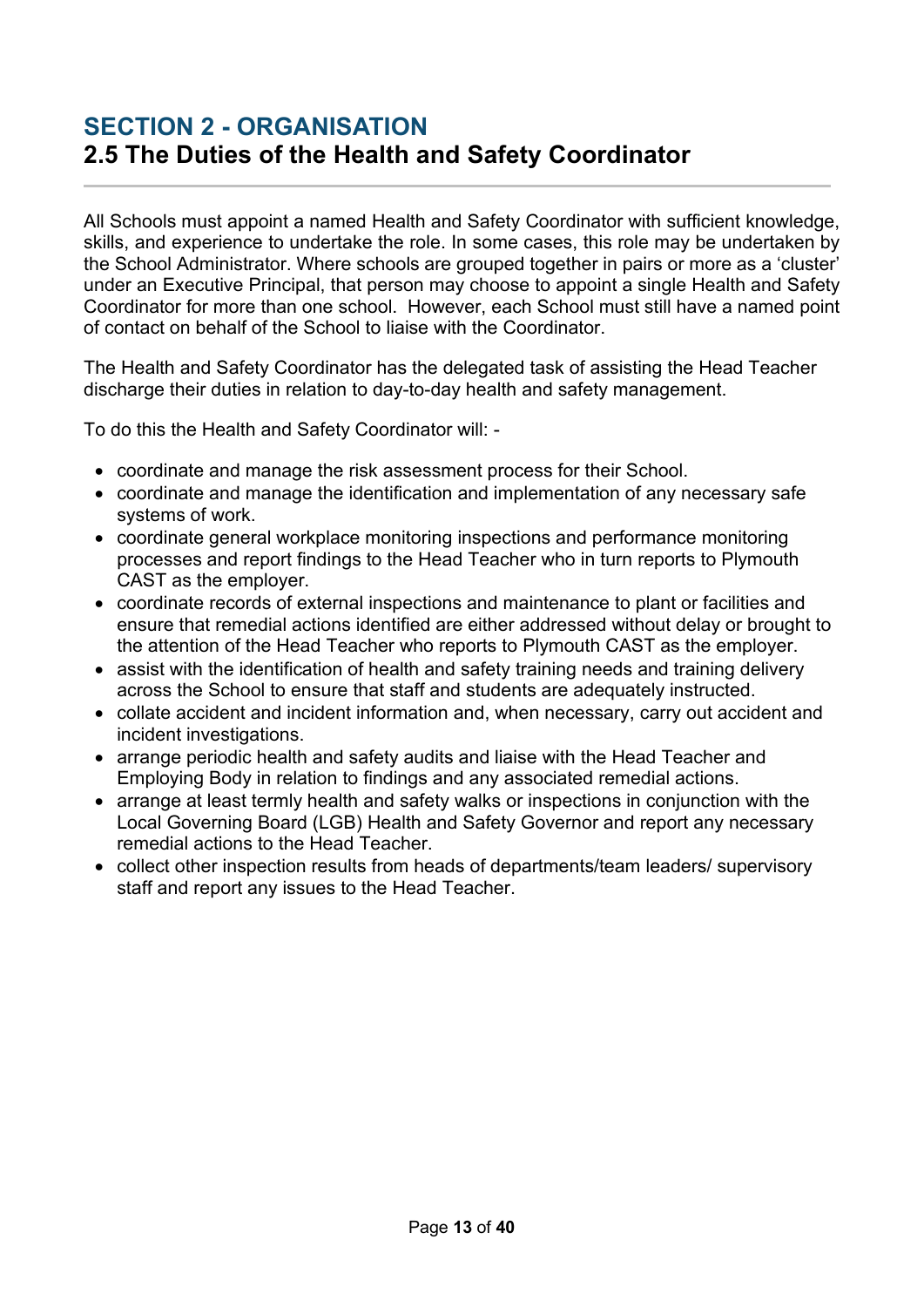## <span id="page-13-0"></span>**SECTION 2 - ORGANISATION 2.6 The Duties of the Health and Safety Governor**

All Schools must appoint a named Health and Safety Governor with sufficient knowledge, skills, and experience to undertake the role.

The Health and Safety Governor has the delegated task of assisting the Head Teacher discharge their duties in relation to day-to-day health and safety management.

Other than the duty of care placed upon everyone including visitors, pupils etc. the H&S Governor does not hold legal responsibility for health and safety for the School. This always remains with the Head Teacher who holds responsibility for H&S at the school.

To do this the Health and Safety Governor will: -

- undertake a Health and Safety visit to the school to meet with the Head Teacher, (or a member of staff delegated by the Head Teacher), at least termly.
- walk the site visiting staff and pupil areas, and shall discuss, record or have made safe, (if unable to resolve or cordon off the area of concern), any hazards found with the potential to cause harm or injury to staff or pupils. These hazards shall be brought to the attention of the Head Teacher as soon as possible.
- check the list of observations or actions noted from their previous visit and will review progress made against resolving them.
- review the school Premises Compliance Checklist ensuring it is maintained and that all statutory compliance testing, checks and inspections have been carried out and that all non-conformities have been addressed.
- review the Fire Alarm Logbook ensuring it is up to date and that alarms have been tested and are functioning. They will check that the school has conducted at least one fire alarm evacuation per term.
- examine the school accident and incident logbook and, where appropriate, check that any outstanding actions have been addressed and that any areas of concern have been made safe.
- appropriately record any observations made, including outstanding actions or issues raised since their last visit, as well as any new appropriate observations, actions or issues noted.
- discuss the actions taken to date, including the involvement of the CAST Premises and Procurement Manager, where a serious incident or accident has occurred since their last visit. They shall request the Head Teacher presents this information at the next Governors Meeting.
- deliver a report with their findings, observations or concerns at the next Governors meeting after their visit, at which point the Head Teacher and Governors shall decide on the most appropriate way to resolve any issues.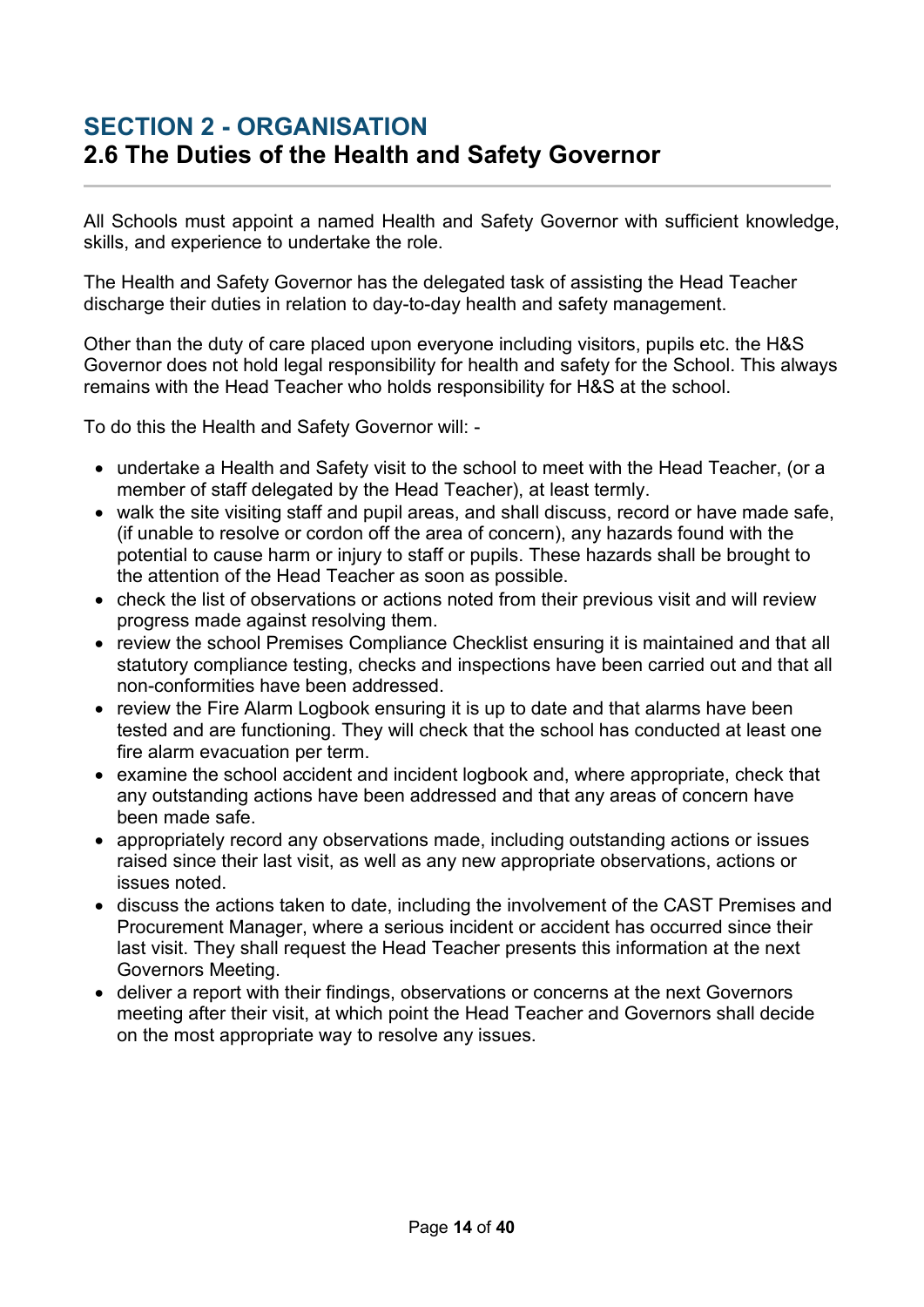#### **SECTION 2 - ORGANISATION**

#### <span id="page-14-0"></span>**2.7 The Duties of Heads of Departments, Team Leaders and Supervisory Staff**

The heads of departments/team leaders/supervisory staff have specific delegated tasks in relation to health and safety management within their departments/subject areas.

They must ensure that: -

- they apply the arrangements described in this Health and Safety Policy to their own department or area of work, including the arrangements described in any associated guidance notes.
- staff they line manage or supervise are aware of and follow any externally adopted health and safety guidance.
- risk assessments are undertaken for the work areas for which they are responsible and that identified control measures are implemented.
- appropriate safe working procedures are brought to the attention of all staff under their control and are enforced effectively.
- they take appropriate action on health, safety and welfare issues referred to them, informing their Line Manager of any problems they are unable to resolve within the resources available to them.
- they carry out regular inspections (with frequency of inspection determined by Policy, Approved Code of Practice or risk assessment) of their areas of responsibility and report and record these inspections to the Head Teacher and the Employing Body via the Health and Safety Coordinator.
- sufficient information, instruction, training, and supervision is provided to enable staff and students to avoid hazards and contribute positively to their own health and safety.
- all accidents (including near misses) occurring within their area of responsibility are promptly reported and investigated.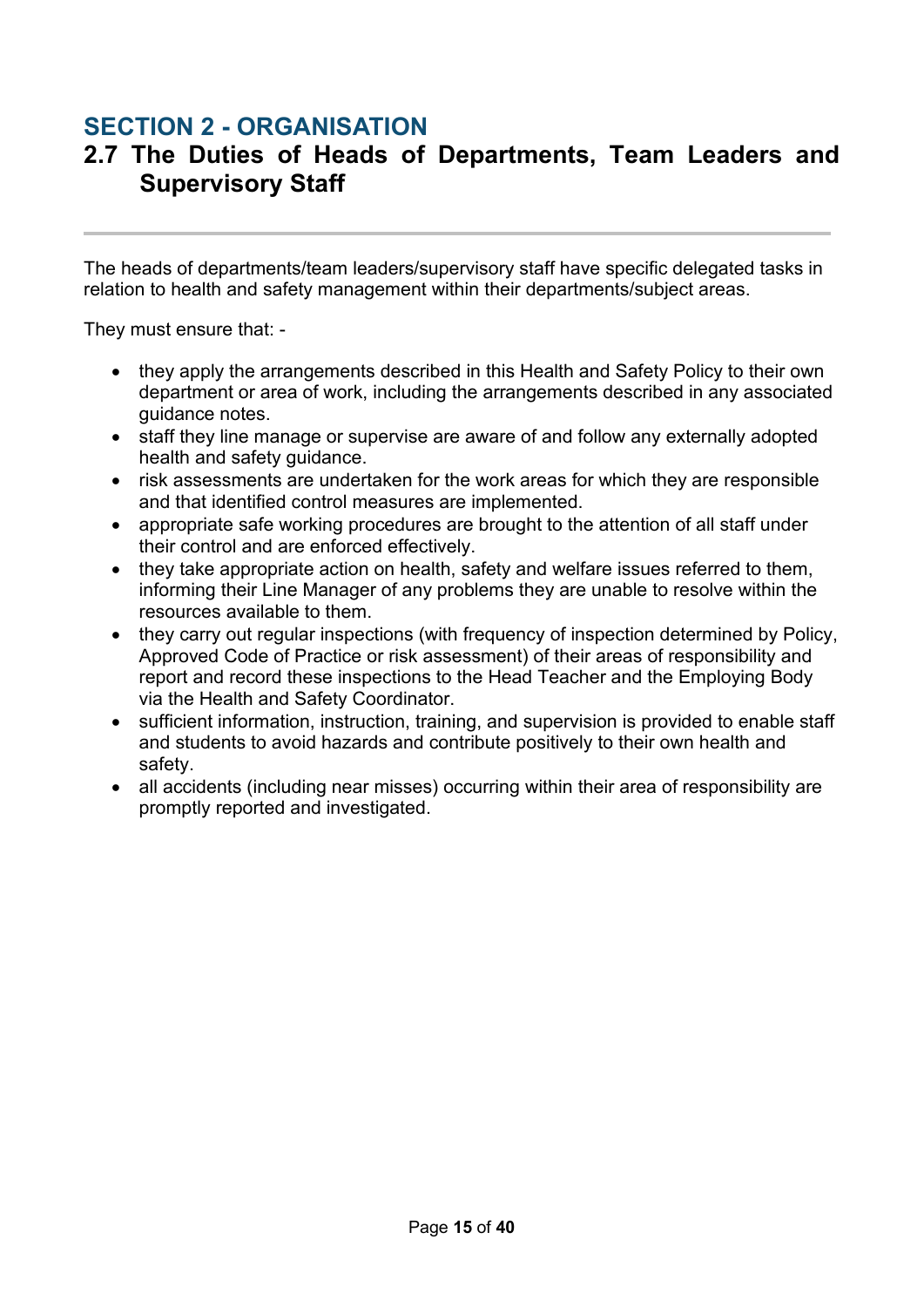#### <span id="page-15-0"></span>**SECTION 2 - ORGANISATION 2.8 The Duties of all Members of Staff**

Under the *Health and Safety at Work etc. Act 1974* all employees have general health and safety responsibilities. All employees are obliged to take care of their own health and safety whilst at work along with that of others who may be affected by their actions. This also applies to volunteers who are under the control of the School.

Specifically, all employees have a responsibility to: -

- take reasonable care for the health and safety of themselves and others in undertaking their work.
- always comply with the Plymouth CAST Health and Safety Policy.
- report all accidents and incidents to line management.
- cooperate with School management on all matters relating to health and safety.
- not intentionally interfere with or misuse any equipment or fittings provided in the interests of health, safety, and welfare.
- report all defects in the condition of premises or equipment and any health and safety concerns immediately to their line manager.
- ensure that they only use equipment or machinery that they are competent to use after receiving suitable and sufficient training.
- make use of all necessary control measures and personal protective equipment provided for safety or health reasons.

#### <span id="page-15-1"></span>**SECTION 2 - ORGANISATION 2.9 The Duties of all students**

Students, in accordance with their age and aptitude, are expected to: -

- exercise personal responsibility for the health and safety of themselves and others.
- observe standards of behaviour and dress consistent with safety and/or hygiene.
- observe all the health and safety rules of the School and the instructions of staff given in an emergency.
- not wilfully misuse, neglect or interfere with facilities or equipment provided for their and others' health and safety.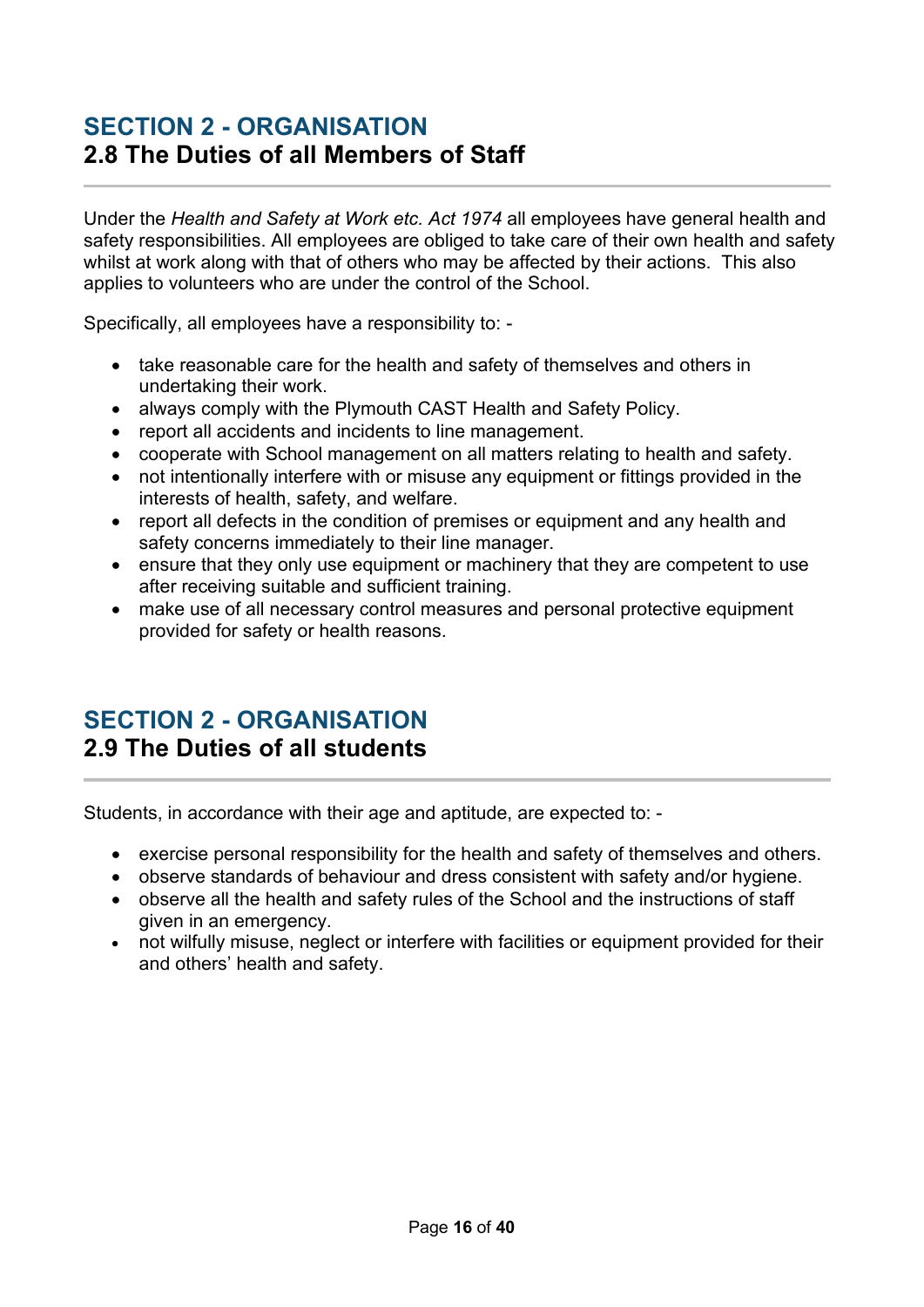#### <span id="page-16-0"></span>**SECTION 2 - ORGANISATION 2.10 The Duties of all Contractors**

All contractors who work on the School premises are required to identify and control any risks arising from their activities and inform the Head Teacher via the site manager/school administrator of any risk that may affect the staff, students and visitors.

All contractors must be aware of this Policy, and the associated emergency procedures, and always comply with these requirements.

In instances where the contractor creates hazardous conditions and refuses to eliminate them or take measures to make them safe, the Head Teacher will take such actions as are necessary to prevent staff, students and visitors being put at risk from injury.

All contractors will need to comply with the Trust's Child Protection policies and procedures and the School will need to ensure that this information is advised and made available to all contractors.

Plymouth CAST has issued a Code of Conduct for contractors which must be followed when on the School premises. A copy of which be found in the Plymouth CAST Safeguarding Policy.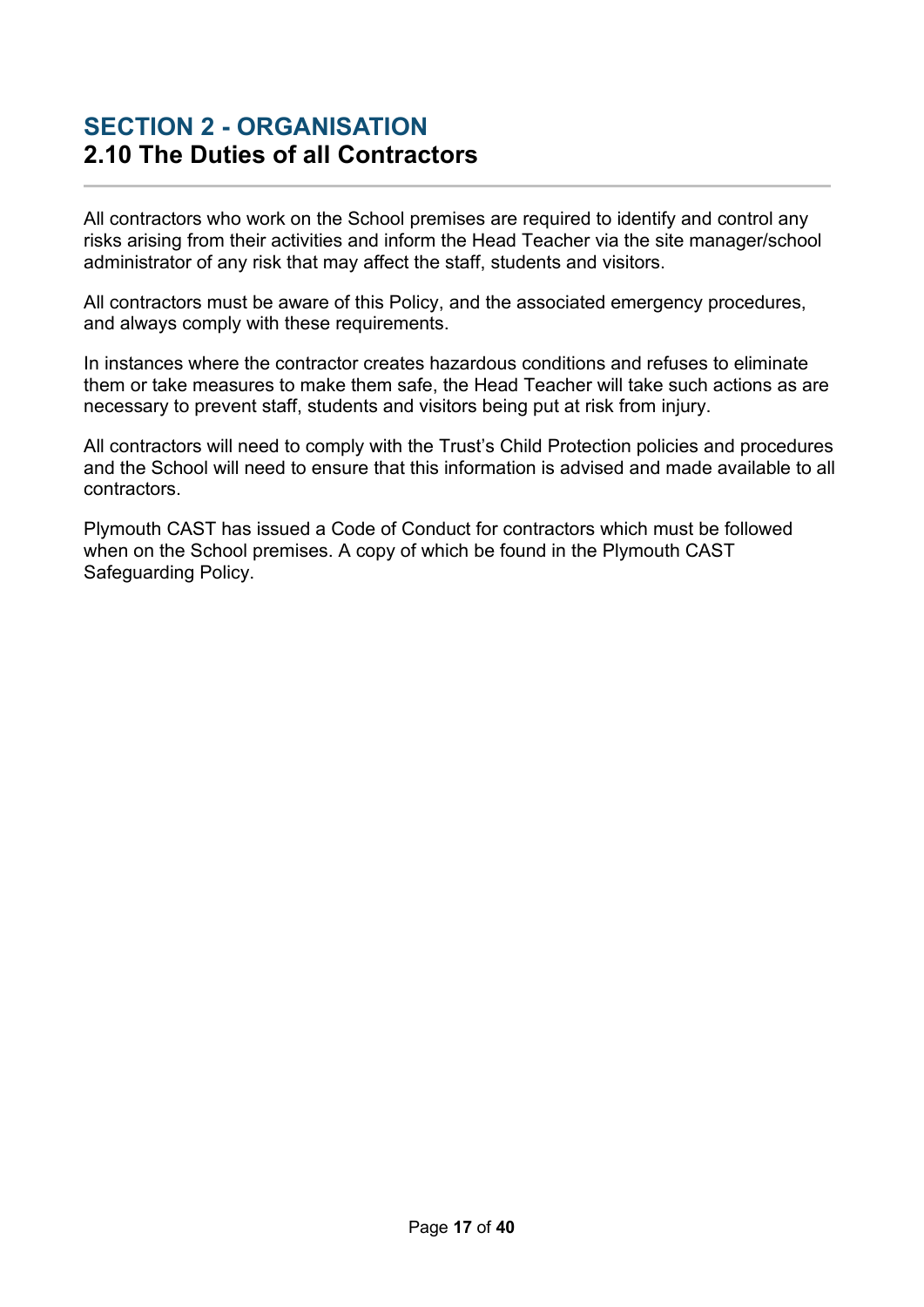## <span id="page-17-1"></span><span id="page-17-0"></span>**SECTION 3 – SYSTEM 3.1 System**

A systematic approach to managing health and safety is applied within Plymouth CAST as follows: -

- Plymouth CAST publishes a Health and Safety Policy (this document) and it mandates the arrangements to be followed by all Schools.
- Head Teachers are required to review their procedures and identify the individuals with roles and responsibilities within their School to enable them to comply with the Plymouth CAST Health and Safety Policy.
- Rach school will retain all health and safety documents in line with the Trust Retention of Record Policy.
- Rarely should a School need to produce a risk assessment from scratch; full quidance and templates will always be provided by Devon County Council Health and Safety Team via the OSHENS system.
- Plymouth CAST will centrally generate a small number of policies such as 'accident reporting' or 'driving on company business' for which consistency is required across the Trust.
- Any School can request expert support and intervention if necessary, from the Devon County Council Health and Safety Team, who are contracted to act as the Trust's 'competent person'.
- The Plymouth CAST Board will review School reporting under the OSHENS system at every Health and Safety Committee meeting and will review and approve this policy on an annual basis.
- Overall responsibility for Health and Safety management and policy across the Trust lies with the Chief Executive Officer. This cannot be delegated.
- Responsibility for site safety at individual Schools lies with individual Head Teachers as 'persons controlling premises'. This cannot be delegated.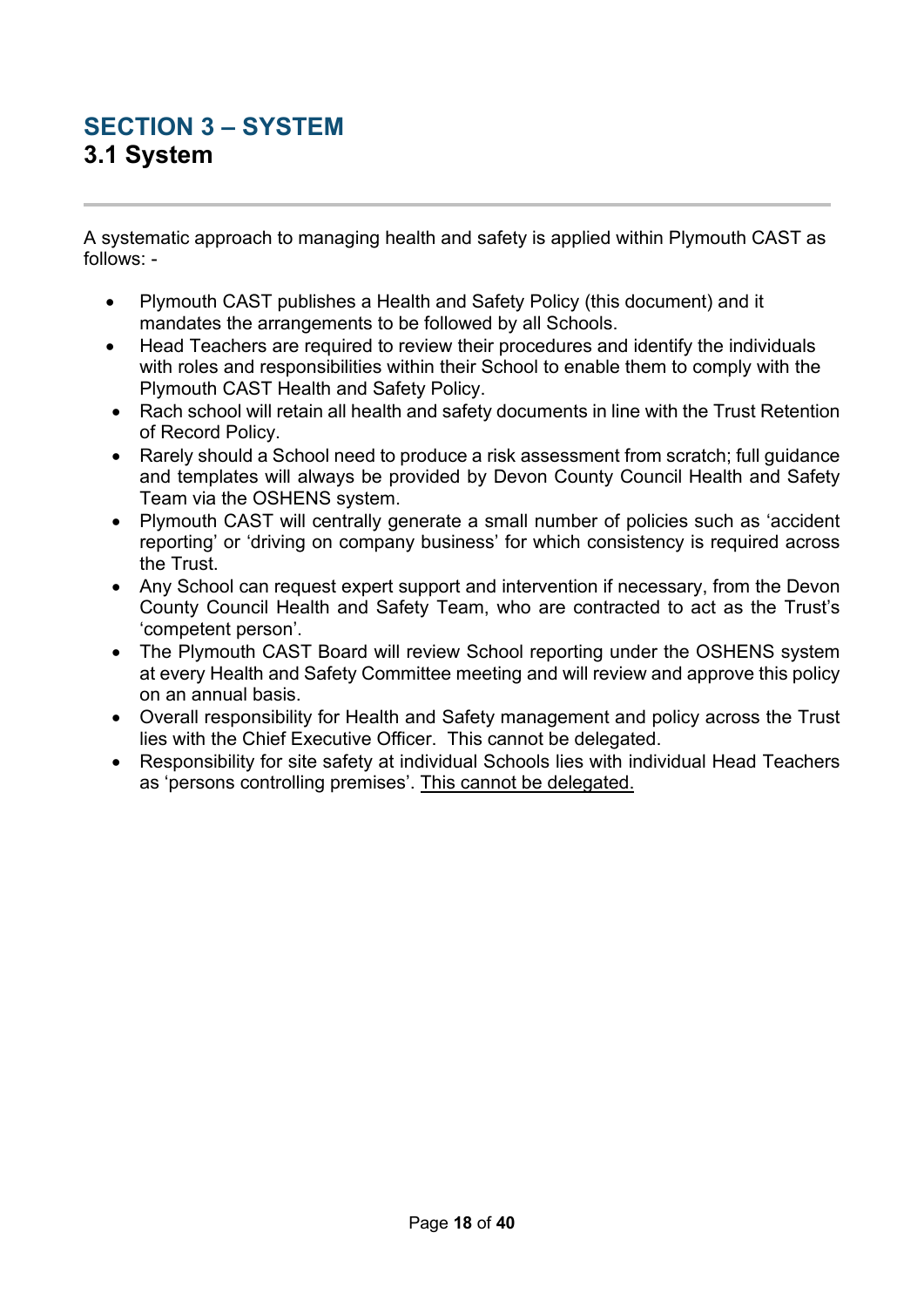## <span id="page-18-1"></span><span id="page-18-0"></span>**SECTION 4 – ARRANGEMENTS 4.1 OSHENS**

The general arrangements adopted by the Plymouth CAST Trust are guided by the Devon Health and Safety Service's Health and Safety Arrangements for Academies. These can be accessed via the OSHENS (Occupational Safety, Health & Environmental Systems) Document Library. This system applies to all Schools within Plymouth CAST including those that originally belonged to different Local Authorities and Counties. Any Plymouth CAST School without access or valid Log-in details to the OSHENS system should immediately inform Plymouth CAST at admin@plymouthcast.org.uk

Plymouth CAST Schools must access the OSHENS system Document Library and ensure that they have developed their own **arrangements** using the model risk assessments listed below. These assessments will be amended and adopted to identify suitable and sufficient risk control measures to meet the minimum expectations identified in this policy as well as legislative requirements.

*Accident and Incident Reporting Whole School Risk Assessment Asbestos Monitoring and Control Curriculum Activities Display Screen Equipment Fire Safety First Aid Administering of Medicines Legionella Control Manual Handling Personal Safety and Security Radioactive Sources Radon Risk Assessment (RA) Procedures Stress/Employee Wellbeing Tree Safety Work Experience Working at Height Lone Working*

*\*Please note this list is not exhaustive and other areas may apply for example, if School staff operate their own kitchen or the site has a swimming pool. Similarly, some areas may not apply and can simply be deleted. The OSHENS system contains templates for every relevant policy or risk assessment. If in doubt, please email [healthandsafety@devon.gov.uk](mailto:admin@plymouthcast.org.uk)*

Plymouth CAST, as employer, will centrally issue policy or guidance for the following listed below. This is in order to ensure consistency across the Trust. Any School needing to adapt these prescribed policies should consult the Plymouth CAST Health and Safety Committee by notifying the Trusts Chief Finance and Operating Officer.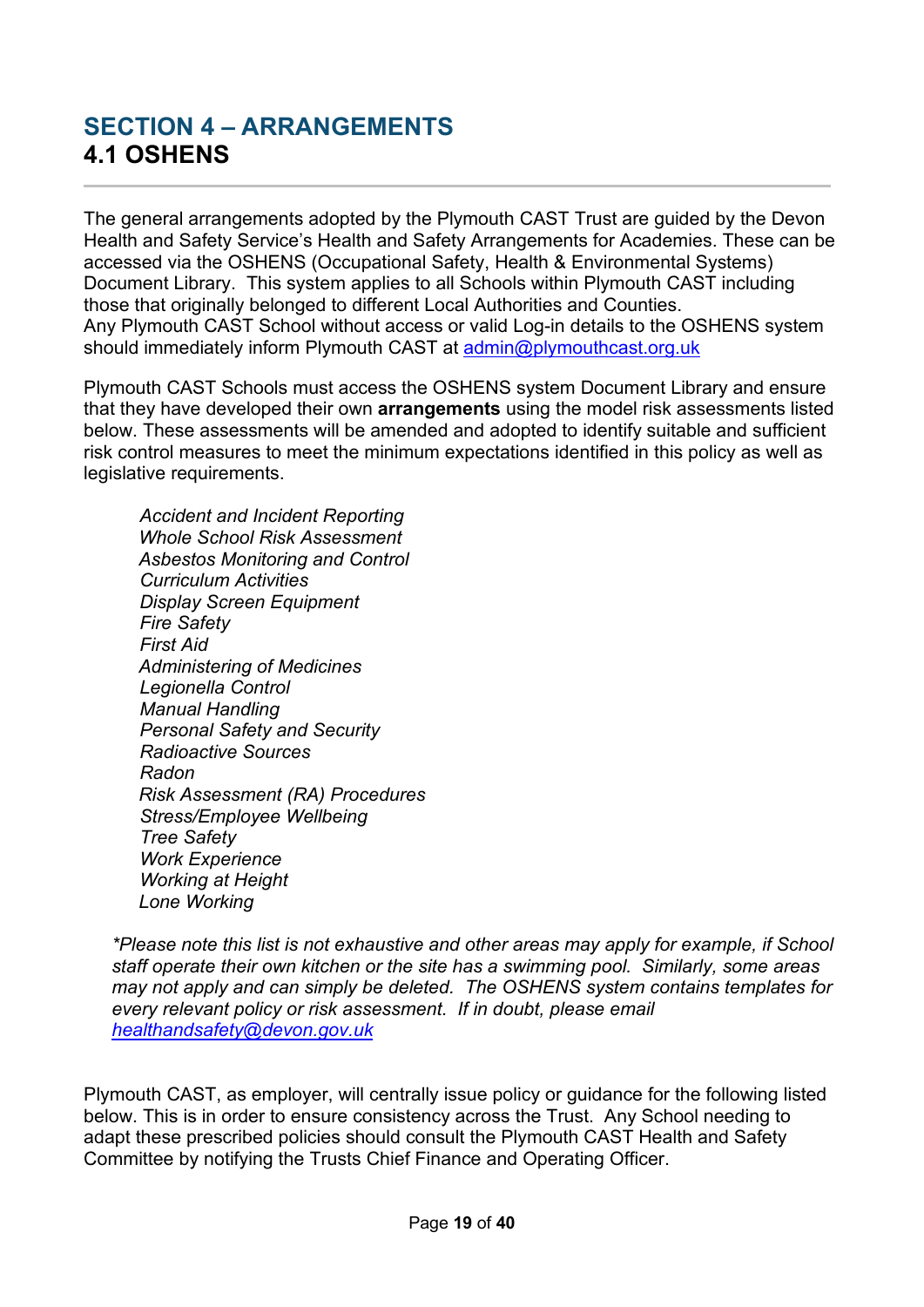*RA for Driving on Company Business (available on OSHENS in the Plymouth CAST folder)*

*Guidance on Control of Contractors (available on OSHENS in the Plymouth CAST folder)*

Details for these specific policies will therefore be the same at each location. These further arrangements are guided as above and must be approved by the Plymouth CAST MAT.

The Plymouth CAST MAT also has a subscription to CLEAPSS via the Devon Health and Safety Service. CLEAPSS guidance has been adopted to guide arrangements in Science, Design and Technology, and Art.

The following publications have been adopted to guide arrangements for safety in specific curriculum areas:

- *'Safe Practice in Physical Education and School Sport'* Association of Physical Education 'AFPE' <http://www.afpe.org.uk/>
- *'Outdoor Education, Visits and Off-Site Activities Health and Safety Policy'* Devon County Council and Torbay Council, [www.devonvisits.org.uk](http://www.devonvisits.org.uk/)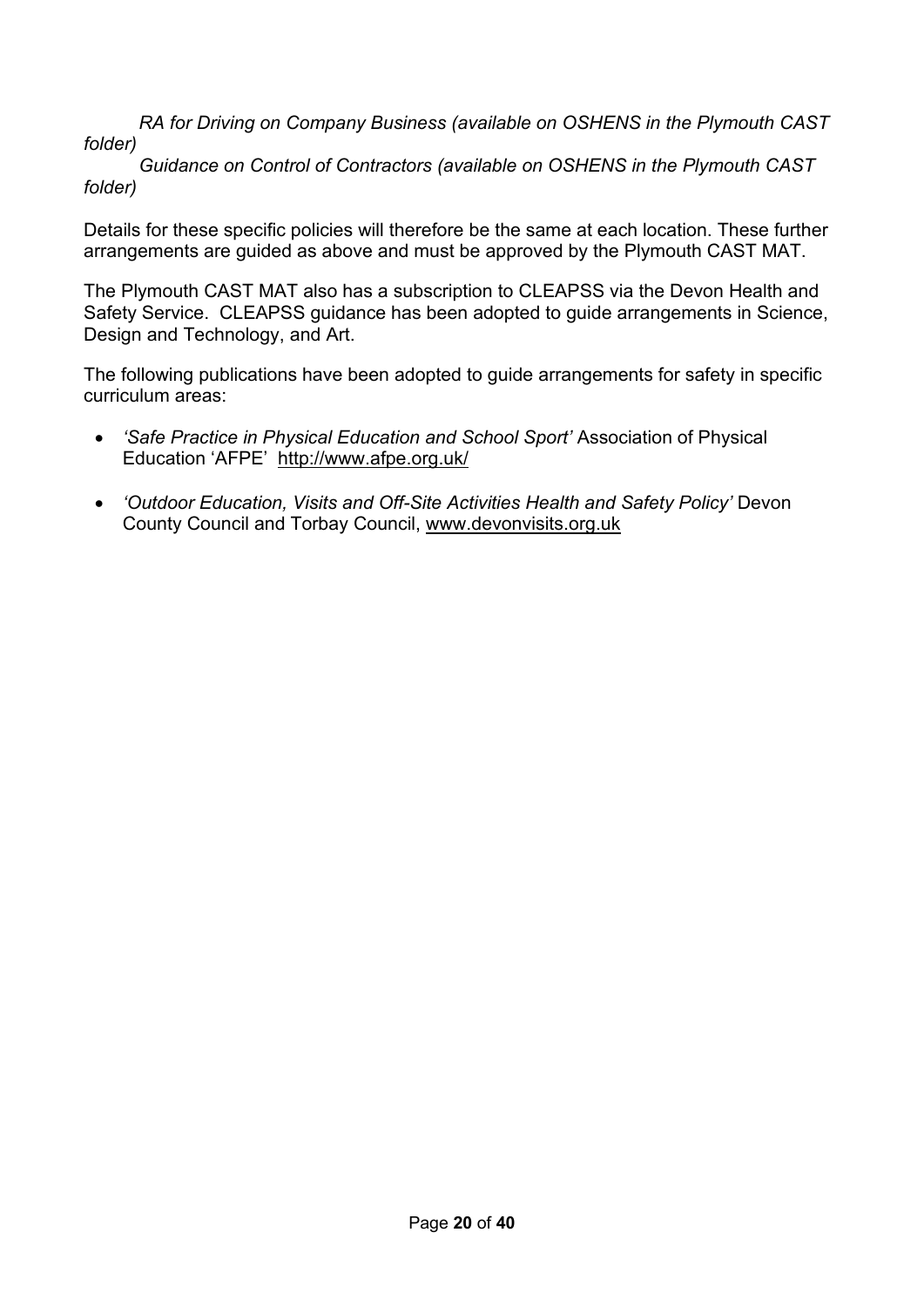#### <span id="page-20-0"></span>**SECTION 4 – ARRANGEMENTS 4.2 Accident and Incident Reporting**

All accidents and near misses, without exception, involving **employees and visitors** must be reported to Plymouth CAST. This will be achieved by the Head Teacher ensuring that all accident details are entered onto the OSHENS on-line accident reporting system in a timely and accurate manner, initially within 24 hours of a reportable incident. Further data can then be added under 'incident management'.

Accidents to **students and pupils** should be recorded in the **local accident book** kept and administered by the School. Those accidents to students and members of the public which are **work related**, in that they have arisen out of a material defect or organisational failure which needs addressing, must also be reported by entering accident details onto the OSHENS on-line accident reporting system. Any accident to students and pupils that results in them being **sent home or receiving treatment from a medical practitioner** (e.g. Paramedic, Nurse or taken to hospital) must also be entered into OSHENS.

Parents/carers will be notified immediately of all major injuries.

In addition to reporting in OSHENS, the Head Teacher must ensure the CEO of Plymouth CAST, via the Premises and Procurement Manager, is informed within **1 hour** of any incident involving staff, pupils or any visitor to site, including contractors **that requires emergency services to attend.** Notification to the Director of Education and Standards and/or the CFOO can be deemed as informing CEO.

All accidents which fall within the scope of the Reporting of Injuries Diseases and Dangerous Occurrences Regulations 2013 (RIDDOR) will be reported via the OSHENS online accident reporting system. Onward notification to the HSE will be undertaken by the Devon Health and Safety Service.

*For full details relating to accident reporting arrangements, reference should be made to the HSA001 Accident Information Arrangements.*

## <span id="page-20-1"></span>**SECTION 3 – SYSTEM AND ARRANGEMENTS 4.3 Asbestos**

The arrangements for the management of asbestos at every School will be detailed in a site-specific Asbestos Management Plan (AMP).

The Asbestos Register will be made available to all staff and contractors prior to **any** work commencing on the fabric of the building or fixed equipment that may contain asbestos. Contractors will sign to acknowledge receipt and understanding of the Asbestos Register. No work can commence until permission to work has been given by the authorising manager named in the AMP.

The authorising manager shall ensure: -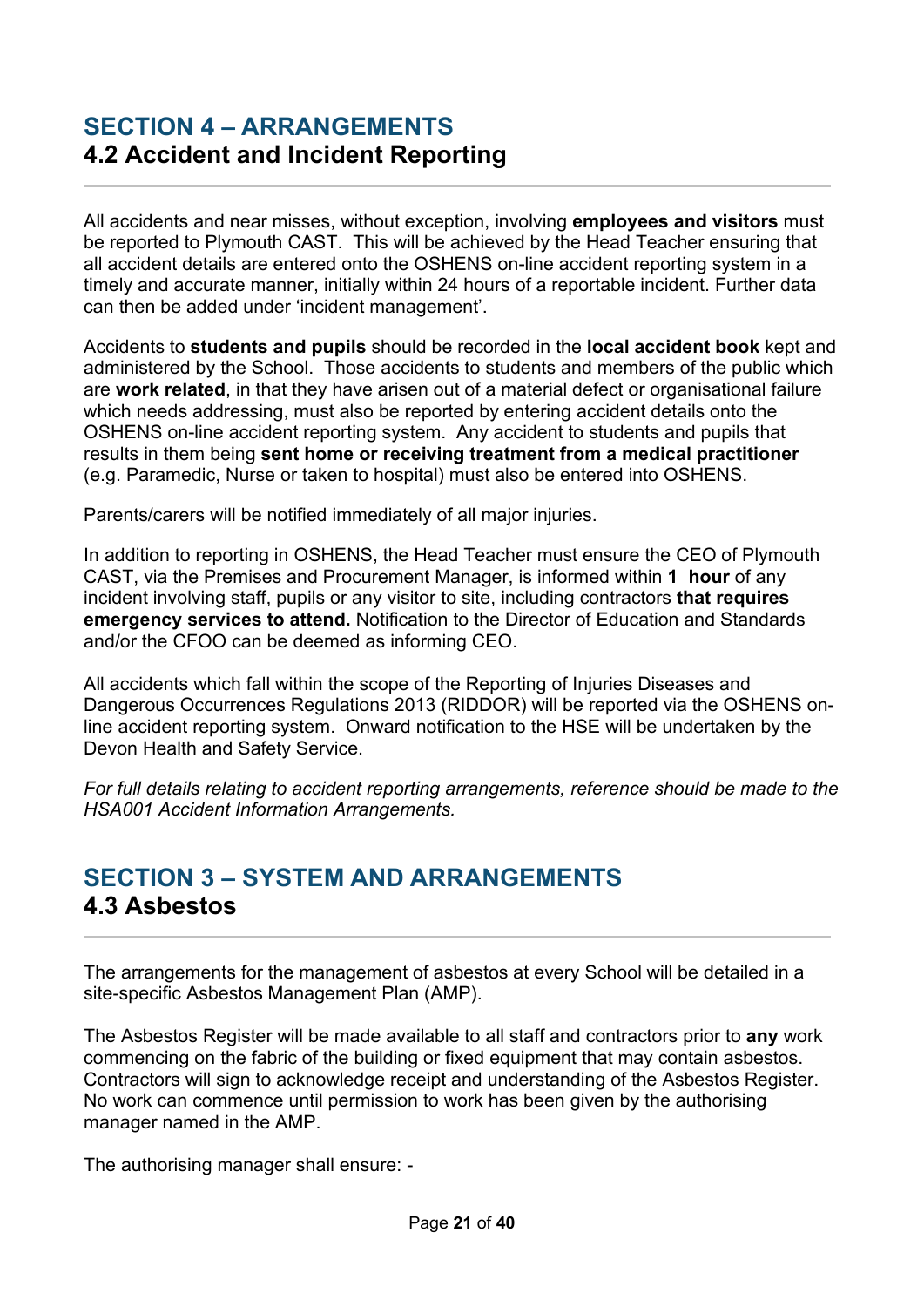- the AMP is reviewed annually or more frequently if the Asbestos Register recommends this and that any changes are approved by the Employing Body
- that the Asbestos Register is consulted at the earliest possible opportunity in the planning process and that **all** work on the fabric of the building or fixed equipment is approved via the completion of the ASB1 form
- a visual inspection of those asbestos containing materials remaining on site is conducted and recorded on the ASB2 form according to the frequencies identified in the AMP. This provision is currently provided under SLA with the TDA.
- all changes to asbestos containing materials on site, whether due to removal works or accidental damage, will be recorded in the Asbestos Register

All parties will ensure that any damage to materials known or suspected to contain asbestos is reported to at the earliest opportunity.

*For full details relating to the management of asbestos, reference should be made to the HSA004 Asbestos Management Arrangements as well as the Asbestos Management Plan.*

#### <span id="page-21-0"></span>**SECTION 4 – ARRANGEMENTS 4.4 Communication**

Each School will make suitable and sufficient arrangements for the communication of all health and safety issues to their staff. This can take the form of regular staff meetings, team briefings and electronic notifications.

Each School will have and maintain a Health and Safety notice board, on which it will display the completed Health and Safety Law poster (HS1), this policy, contact details for the confidential staff Counselling Service and employee representatives and any other health and safety advice or guidance that the School wishes to share or is mandated by the Premises and Procurement Manager.

*Detailed guidance and information about health and safety issues can be found in the Devon Health and Safety Service's Arrangements which are located in the OSHENS Document Library.* 

## <span id="page-21-1"></span>**SECTION 4 – ARRANGEMENTS 4.5 Consultation**

All Teachers and Support Staff are represented at the Plymouth CAST Health and Safety Committee. The terms of reference for this committee are published on the Plymouth CAST website and a copy of the Committee Terms of Reference is available on request from [admin@plymouthcast.org.uk](mailto:admin@plymouthcast.org.uk) The committee meets at least termly.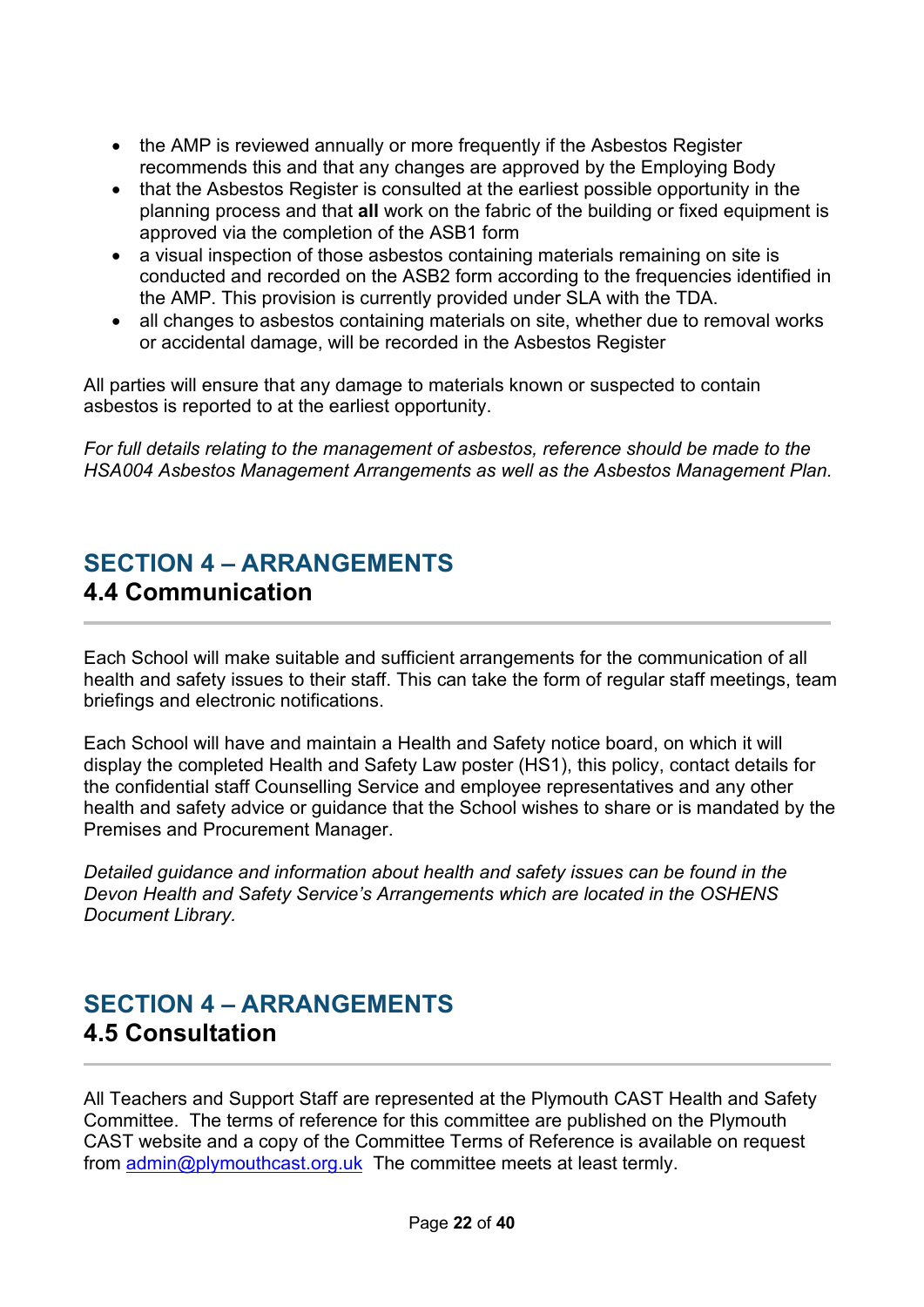Every School will make their own arrangements for consultation on day-to-day School level matters.

Members of staff with concerns should raise them initially with either the Head Teacher, the Head of School or the Health and Safety Coordinator. If required, requests for external advice should then be sought from the Devon Health and Safety Service for concerns of employees which cannot be resolved locally.

Staff should feel free to contact the appropriate trade union appointed Safety Representative. The Employing Body welcome the support of trade unions in health and safety matters.

*For full details relating to staff consultation, reference should be made to the HSA008 Consultation and Communication Arrangements*.

## <span id="page-22-0"></span>**SECTION 4 – ARRANGEMENTS 4.6 Contractors**

All contractors used by the School shall ensure compliance with relevant health and safety legislation, guidance, and good practice.

All contractors must report to the School reception where they will be asked to sign the visitors' book and wear an identification badge. Contractors will be issued with guidance on fire procedures, local management arrangements and vehicle movement restrictions. Where necessary, contractors will also be requested to sign to confirm that they have read and understood the Asbestos Register.

To ensure contractor competency, every School will undertake appropriate competency checks prior to engaging a contractor using the Plymouth CAST Selection and Control of Contractors Policy and associated documents.

Contractors will be asked to provide risk assessments and method statements specific to the site and works to be undertaken. The School, contractor(s) and any subcontractor(s) involved will agree the risk assessment and safe systems of work to be used prior to works commencing on site.

Each School will keep records of contractors work and will monitor the areas where the contractor's work may directly affect staff and students. They will ensure that the specific client requirements of the Construction (Design and Management) Regulations 2015 have been complied with.

*For full details relating to the control of contractors, reference should be made to the HSA0007 CDM Arrangements.*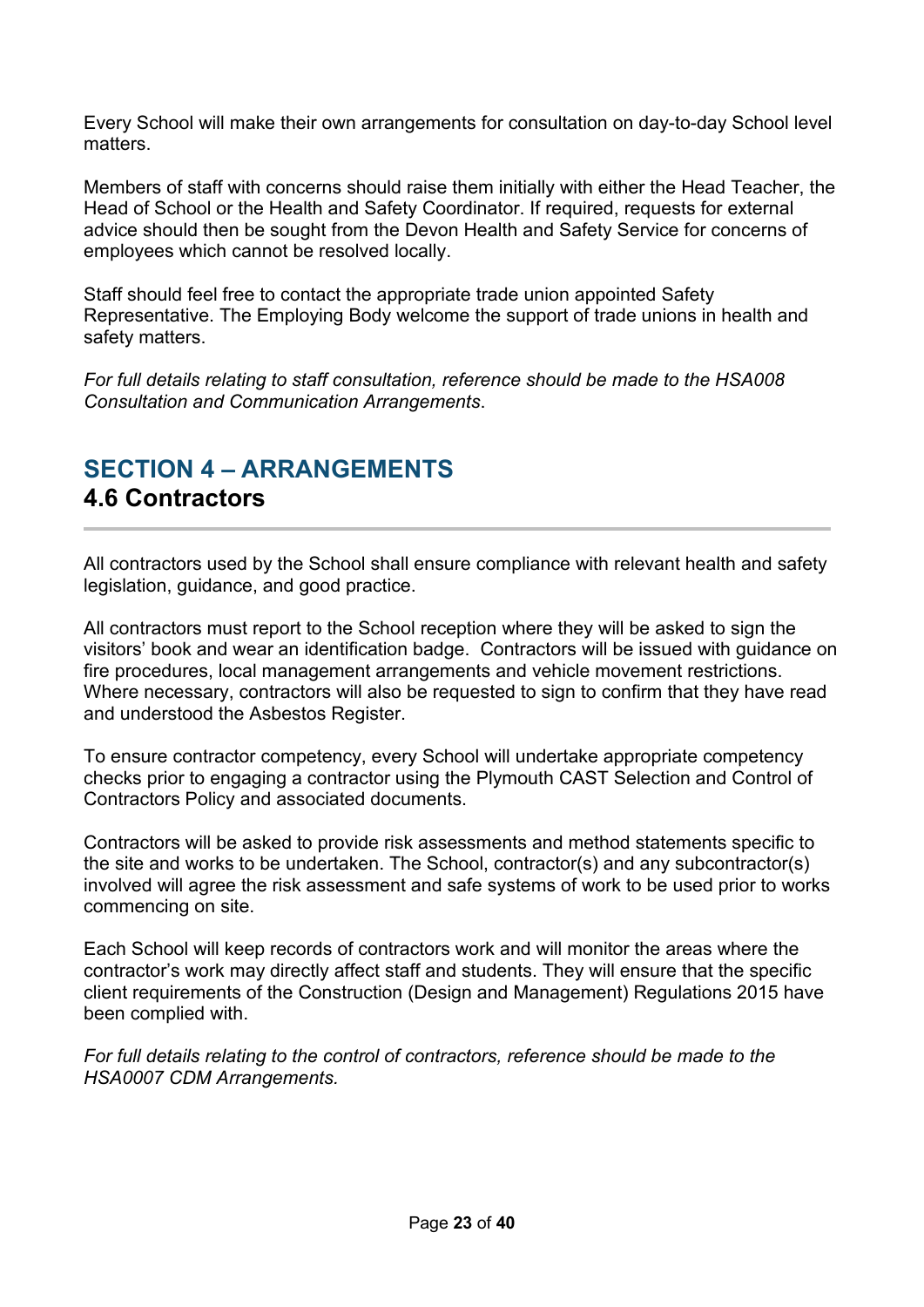#### <span id="page-23-0"></span>**SECTION 4 – ARRANGEMENTS 4.7 Curriculum Activities**

Risk assessments for curriculum activities will be carried out by each School using the appropriate Devon Health and Safety Service model risk assessments listed previously.

Within science, CLEAPSS *Hazards* and *Recipe Cards* are used as model risk assessments to manage the risks within practical activities. The specific controls adopted in these activities will be checked against these models and the significant findings will be recorded.

*For full details relating to the higher risk curriculum areas, reference should be made to the HSA0003 Art and Pottery, HSA0011 Design and Technology, HSA0042 Physical Education and HSA0049 Science Safety Arrangements.* 

## <span id="page-23-1"></span>**SECTION 4 – ARRANGEMENTS 4.8 Display Screen Equipment (DSE)**

All staff who use computers daily for continuous spells of an hour or more, or a total daily time of 3 hours or more will have a DSE assessment carried out. This will be achieved by completing the OSHENS online DSE training and assessment.

Staff identified as DSE users are entitled to an eyesight test for DSE use every 2 years by a qualified optician and corrective glasses (if required specifically for DSE use). Further details and latest policy is available by emailing [admin@plymouthcast.org.uk](mailto:admin@plymouthcast.org.uk)

*For full details relating to DSE, reference should be made to the HSA0012 DSE Arrangements.*

## <span id="page-23-2"></span>**SECTION 4 – ARRANGEMENTS 4.9 Electrical Safety**

All staff will conduct a visual inspection of plugs, cables and electrical equipment prior to use. All defective equipment will be marked, taken out of use and appropriately reported.

Each School is responsible for keeping an up to date inventory of all relevant electrical appliances. All portable items of electrical equipment will be subject to formal inspection and, where appropriate, a testing regime on an identified cycle dependent upon the level of risk associated with the appliance type. This inspection and testing will be conducted under a Service Level Arrangement with the TDA.

Personal items of equipment should not be brought into any School without prior authorisation from the Head Teacher or Head of Department and must be subjected to the same inspection process as School-owned equipment.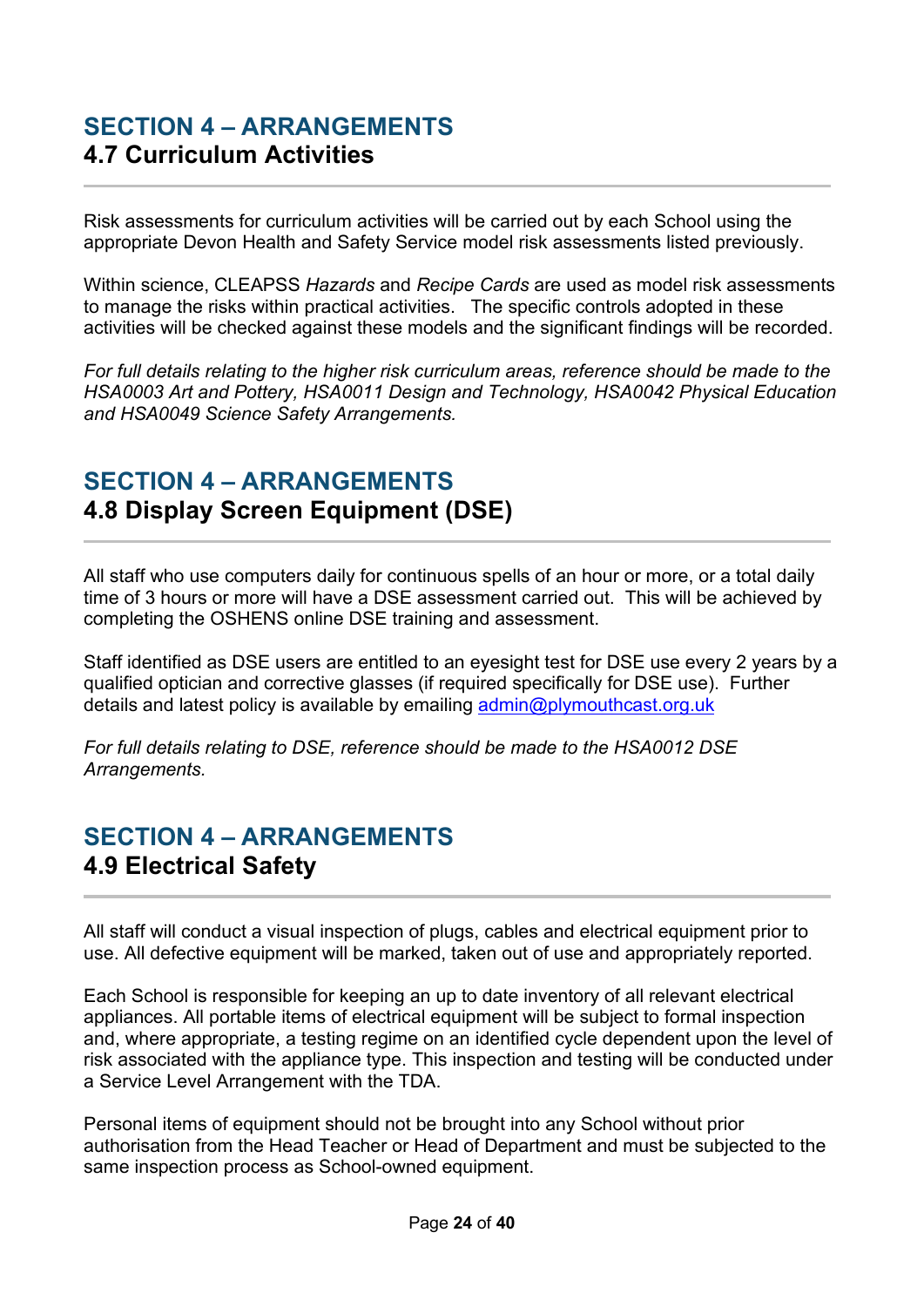A fixed wiring Electrical Installation Condition Report (EICR) will be conducted under a Service Level Arrangement with the TDA every 5 years. Every School is responsible for arranging the remedial actions for all Code 1 and 2 non-compliances identified in the report.

*For full details relating to work equipment and electrical safety, reference should be made to the HSA0016 Electrical Safety and HSA0058 Work Equipment Arrangements*.

## <span id="page-24-0"></span>**SECTION 4 – ARRANGEMENTS 4.10 Fire and Emergencies**

The Head Teacher is responsible for ensuring the School's Fire Risk Assessment is undertaken using the RAA08 document and identified control measures are implemented accordingly. As a minimum, the Fire Risk Assessment will be reviewed annually.

Fire and emergency evacuation procedures will be detailed in the School Fire Emergency Plan, and a summary Fire Action Notice will be posted at the exit point of each room. These procedures will be reviewed along with the Fire Risk Assessment and are made available to all staff as part of the School induction process.

All staff will be briefed in the contents of the Fire Emergency Plan on an annual basis. This will be augmented by fire drills which will be undertaken termly, and the results recorded in the School Fire Logbook. Additional specific fire safety training will be undertaken as identified in the Fire Risk Assessment.

The School's Emergency Evacuation procedures will also be made known to all contractors and visitors to the School.

Each School is responsible for ensuring that the School's Fire Log is kept up to date and that the following inspection/maintenance has been undertaken:

- dates of fire-fighting equipment inspections and checks.
- dates and outcome of fire alarm system(s) inspections and checks.
- dates and outcome of emergency lighting system records of tests.
- dates and outcome of visits by the Fire and Rescue Service.
- list of all fire training/instruction carried out.
- dates and outcome of fire drills.

Procedures for other critical incidents and off-site emergencies are contained within the School's Emergency Management Plan and will be reviewed annually.

*For full details relating to fire safety, reference should be made to the HSA0018 Fire Safety Arrangements.*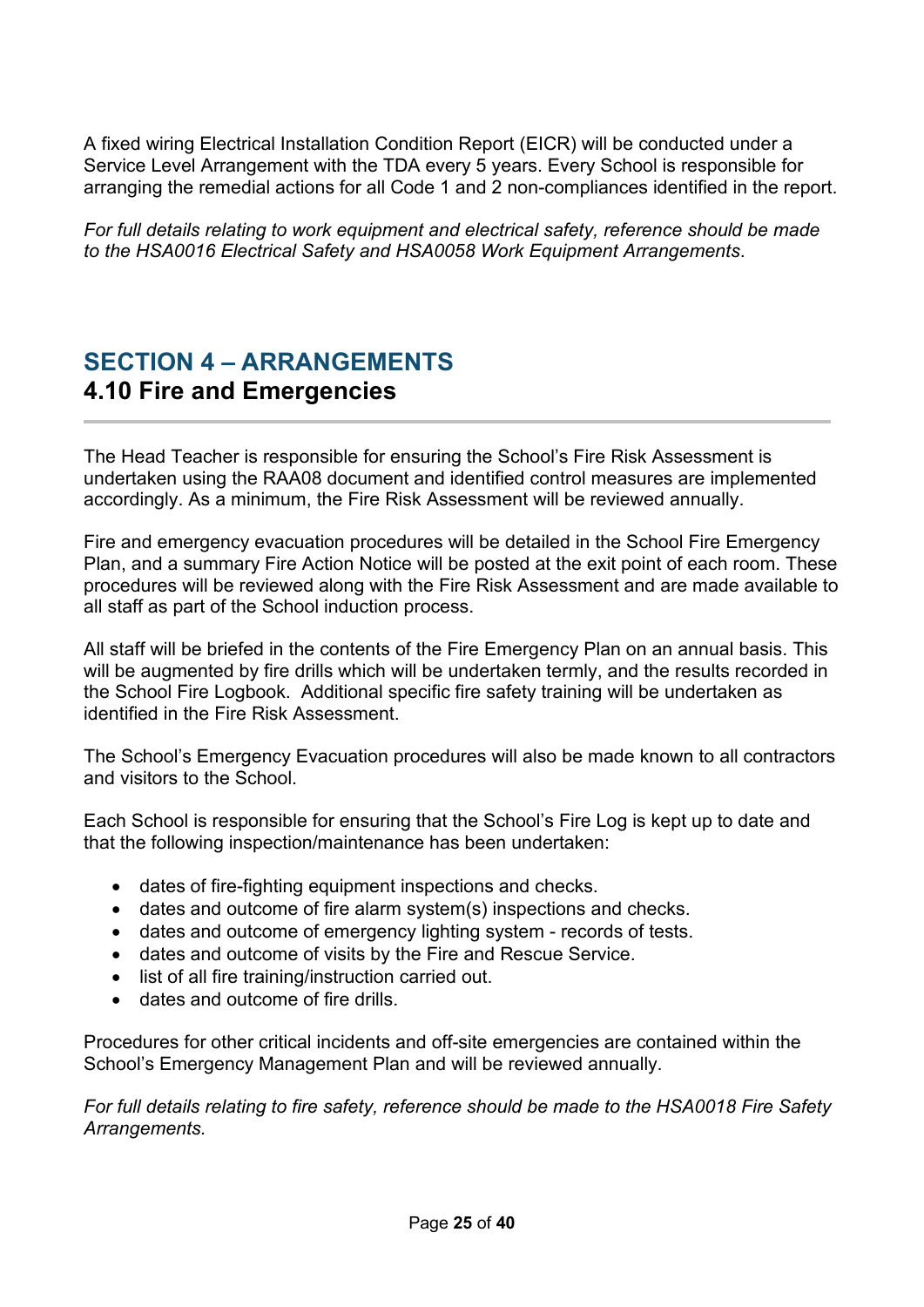# <span id="page-25-0"></span>**SECTION 4 – ARRANGEMENTS 4.11 First Aid**

Every School will carry out a risk assessment for the provision of first aid and will record their findings using either the *RAA22 Whole Primary Academy* or *RAA09 First Aid Needs Risk Assessment* document.

First aid qualifications remain valid for 3 years and each School will ensure that refresher training is organised to maintain competence, and that new persons are trained, should first aid trained staff leave.

*For full details relating to first aid, reference should be made to the HSA0019 First Aid Arrangements.*

#### <span id="page-25-1"></span>**SECTION 4 – ARRANGEMENTS 4.12 Hazardous Substances**

Where it is consistent with the effective performance of the task in hand, every attempt will be made to choose the least harmful chemical possible.

Within curriculum areas, the School Senior Leadership Team or Heads of Department are responsible for the safe use and storage of hazardous substances within their areas of control. Specifically, they must ensure that an up to date inventory of hazardous substances and CLEAPSS model risk assessments are in place within their department. It shall be ensured that the findings of model risk assessments are incorporated into point-ofuse documents within the department.

In all other areas, the responsible manager shall ensure that: -

- an inventory of all hazardous substances used within their area of responsibility is compiled and kept up to date.
- Material Safety Data Sheets (MSDS) are obtained from the relevant supplier for all such materials.
- risk assessments are conducted and that these assessments are recorded, and control measures are understood and implemented by those staff that are exposed to the product/substance. This will include the identification and provision of appropriate Personal Protective Equipment (PPE)
- all chemicals are appropriately and securely stored out of the reach of children
- all chemicals are kept in their original packaging and never decanted into unmarked containers

*For full details relating to the control of hazardous chemicals, reference should be made to the HSA0010 COSHH Arrangements.*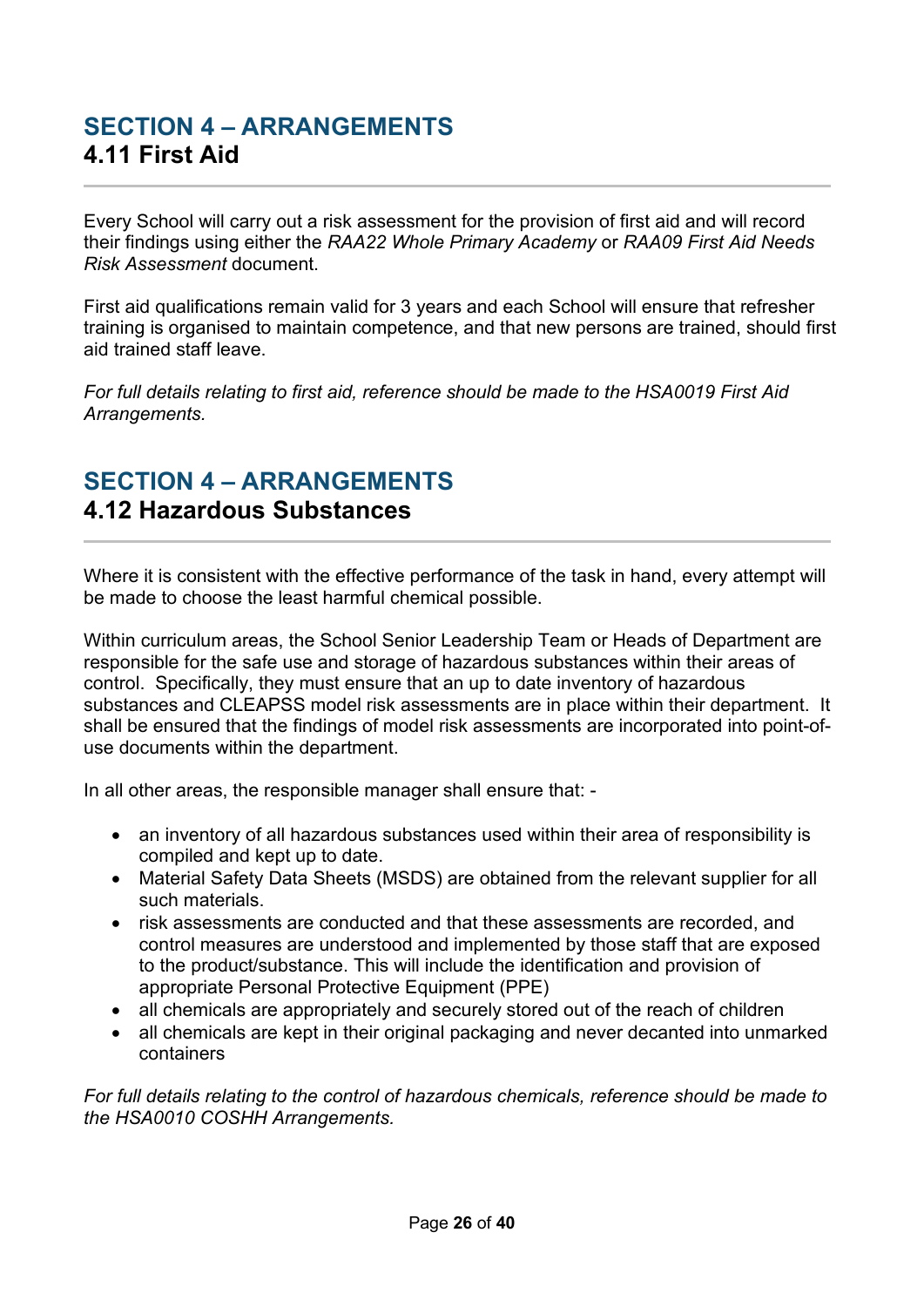## <span id="page-26-0"></span>**SECTION 4 – ARRANGEMENTS 4.13 Legionella**

A Water Hygiene Risk Assessment for the School will be completed by Wemco, through a Service Level Agreement with the Torbay Economic Development Company Limited (TDA).

Each School is responsible for ensuring that the identified operational controls identified within the risk assessment are being conducted and the findings recorded in the Water Hygiene Logbook. This risk assessment will be reviewed where significant changes have occurred to the water system, or periodically as determined by the TDA.

Every School will complete a Water Hygiene Management Plan, and the Head Teacher is responsible for ensuring that it is reviewed on an annual basis.

*For full details relating to the control of legionella, reference should be made to the HSA0028 Legionella Arrangements.*

#### <span id="page-26-1"></span>**SECTION 4 – ARRANGEMENTS 4.14 Lettings & Shared Use of Premises**

Any School that has a letting or has a shared use of their premises will comply with the Plymouth CAST Lettings Policy and will share with the hirer/tenant all relevant School health and safety information. Amongst other things, the hirer/tenant will be required to provide a copy of their risk assessment where their activities present a significant hazard, either to the building itself, or to the safety or health of the occupants within it.

## <span id="page-26-2"></span>**SECTION 4 – ARRANGEMENTS 4.15 Lone Working**

Lone working is defined as "workers who are separated from their work colleagues". Members of the public, visitors or students are not work colleagues.

To manage the risk associated with lone working, each School must carry out a risk assessment and develop safe systems of work. Various control measures may have to be introduced into the safe systems of work, such as: -

- no lone working in high risk activities, e.g. working at height.
- arrangements for remote supervision and good communication including the "Buddy System" with emergency contact numbers.
- no lone meetings with parents in certain circumstances for example, where there are concerns about a parent's conduct the meeting will be conducted with two staff present.
- the use of alarm systems.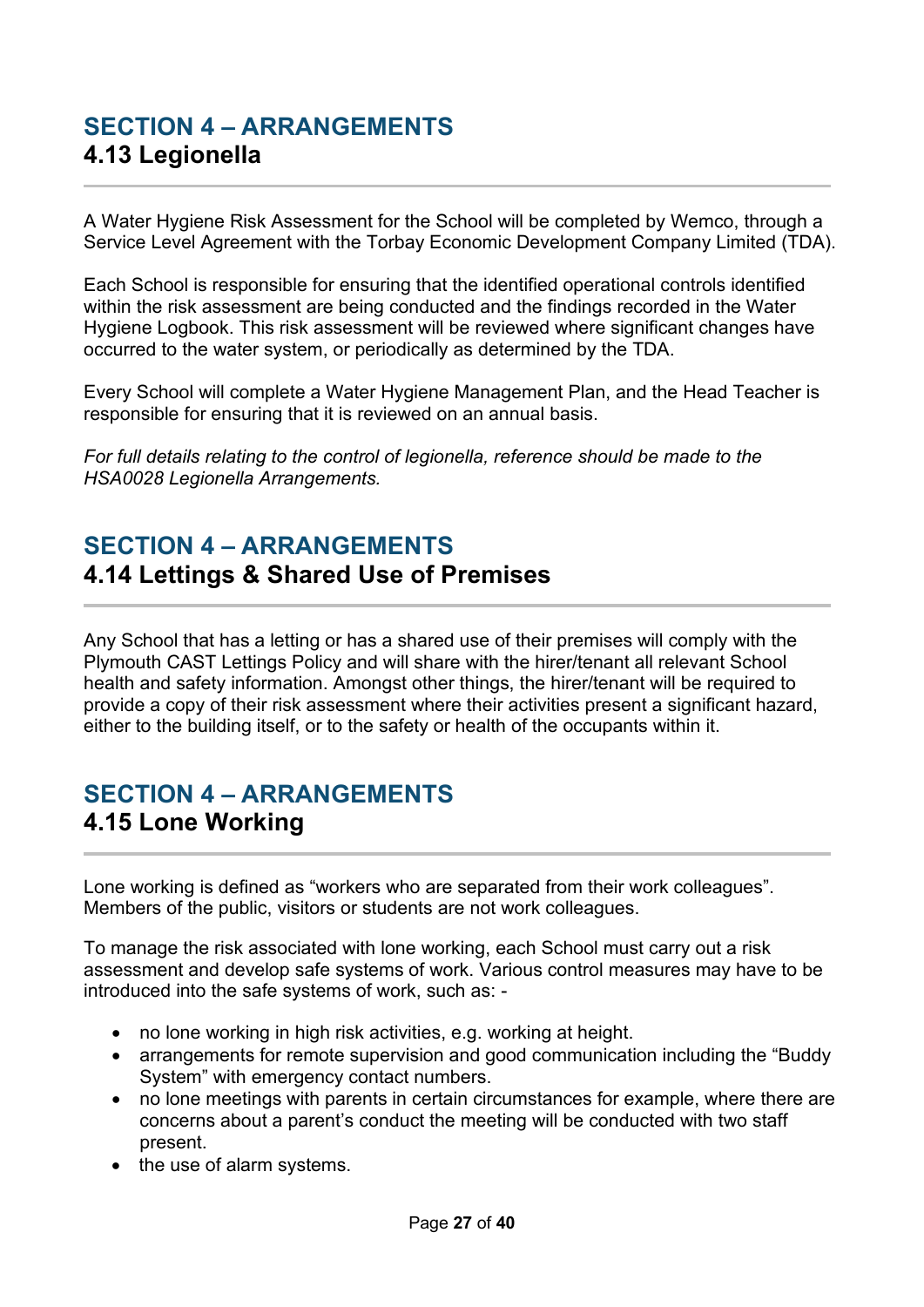This list is not exhaustive, specific tasks will need careful consideration for the management of the associated risks.

## <span id="page-27-0"></span>**SECTION 4 – ARRANGEMENTS 4.16 Maintenance of Plant and Equipment**

Regular inspection and testing of School equipment is conducted to legislative requirements by competent contractors. Records and certification of such monitoring will be kept by each School. All staff are required to report any problems found with plant or equipment to the responsible manager. Defective equipment will be clearly marked and taken out of service by storing in a secure location pending repair or disposal.

Plymouth CAST have contracted the provision of specific statutory compliance inspections and tests where required (for example lifts, gas appliances or water quality). This is provided by means of 'Service Level Agreements' or 'SLAs' with the Torbay Economic Development Company Limited. Each School will hold and maintain a list of SLAs that the School is signed up to. This can be checked by email to [propertyserviceshelpdesk@tedcltd.com](mailto:propertyserviceshelpdesk@tedcltd.com)

All staff should immediately report if they believe any plant and equipment present significant hazards. This will then require risk assessments to be undertaken and any training needs and personal protective equipment requirements provided.

#### <span id="page-27-1"></span>**SECTION 4 – ARRANGEMENTS 4.17 Medication**

Students will be encouraged to self-administer medications wherever this is appropriate. Nevertheless, each School will, at the request of the parent/carer and with the consent of the Head Teacher, administer medication prescribed by a doctor.

In circumstances when a student suffers headaches, menstrual pains, toothache etc., staff may be asked to provide a mild analgesic to relieve pain. Only analgesics containing paracetamol will be given to children under the age of 16 when parents have **given prior written permission.** On no account will aspirin, or preparations containing aspirin, or medicines containing ibuprofen, be given to students unless prescribed by a doctor.

No member of staff will administer any medication unless a request form has been completed by the parent/carer.

Each School will designate a person to be responsible for accepting medication and checking all relevant information has been provided by parents/carers prior to administering. All administration undertaken by School staff will be recorded and kept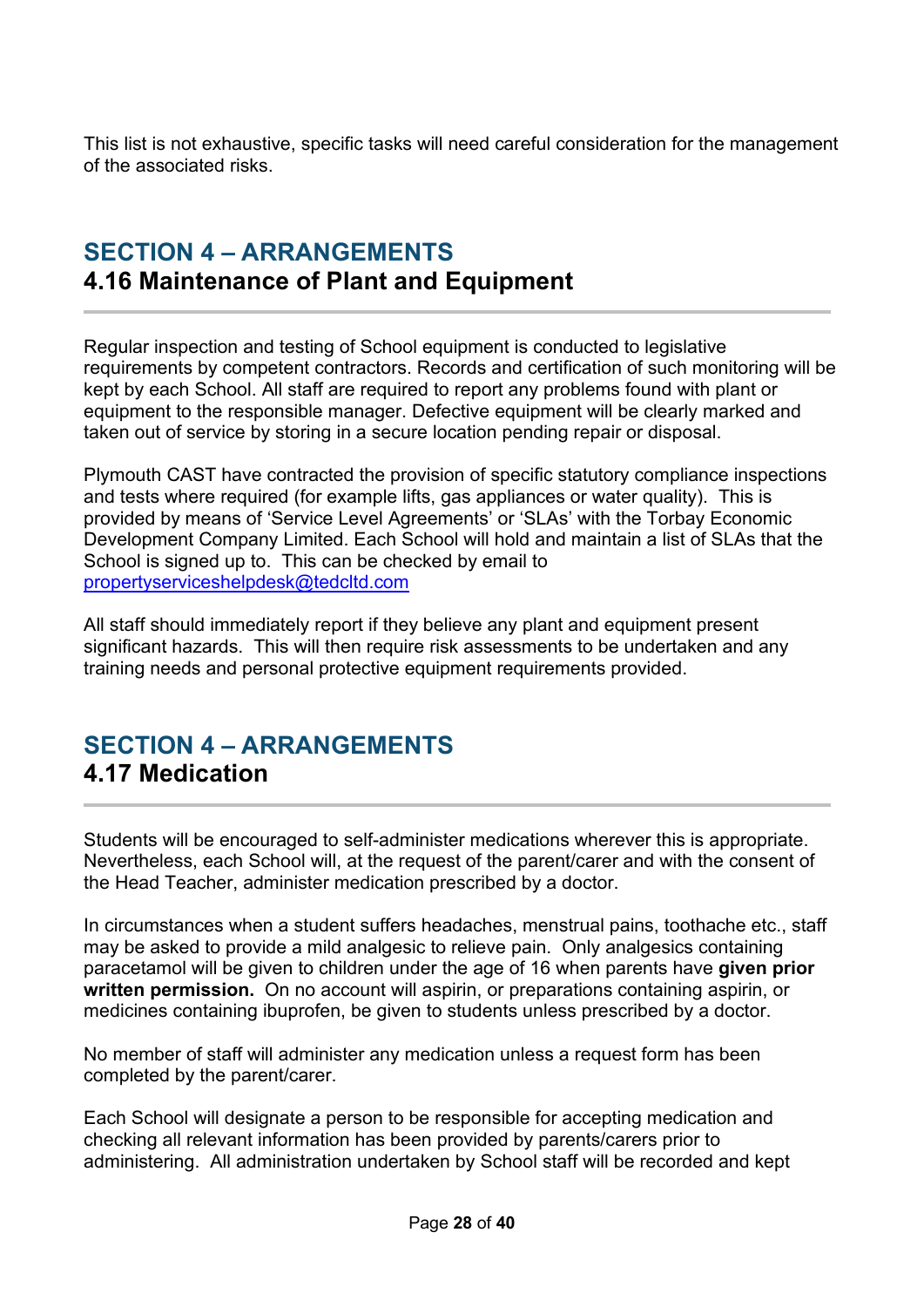securely on site. Where required, training will be undertaken by staff to administer specific medications.

All non-emergency medication kept in the School will be securely stored in with access strictly controlled. Where children need to have immediate access to emergency medication i.e. asthma inhalers, epi-pen etc., arrangements will be made to keep the emergency medication secure but accessible and clearly labelled.

*For full details relating to the administration of medication, reference should be made to the HSA0032 Medication Arrangements.*

# <span id="page-28-0"></span>**SECTION 4 – ARRANGEMENTS 4.18 Monitoring (AUDITING)**

The Head Teacher, assisted by the Health and Safety Coordinator, will put in place procedures to monitor compliance with the arrangements described in this policy. The central component of this process is the 3 yearly Health and Safety Review process undertaken by the Devon Health and Safety Service. In the case of secondary Schools there are 6 individual and specific reviews with 2 reviews per year.

Feedback from this process is to be referred to the Local Governing Body (LGB) and the Plymouth CAST Premises and Procurement Manager. The Head Teacher is responsible for ensuring that all actions identified in the report(s) are completed within the specified timescales. Actions will be deemed complete when evidenced by the Devon Health and Safety Service.

Monitoring reports on the findings of these School reviews will be presented to the Health and Safety Committee at least annually.

A general inspection of the site will be conducted half-termly*.* The person(s) undertaking these inspections will complete a written report and submit this to the Head Teacher and the Local Governing Body. Each school will designate someone to be responsible for following up items detailed in the safety inspection report.

Inspections will be conducted jointly with the School's Health and Safety Representative(s) (if possible) and the H&S Governor at least termly.

Other processes employed to monitor compliance with this policy and health and safety performance in general include the summary of findings from formal maintenance reports and training audits etc.

*For full details relating to monitoring, reference should be made to the HSA0005 Audit and Monitoring Arrangements.*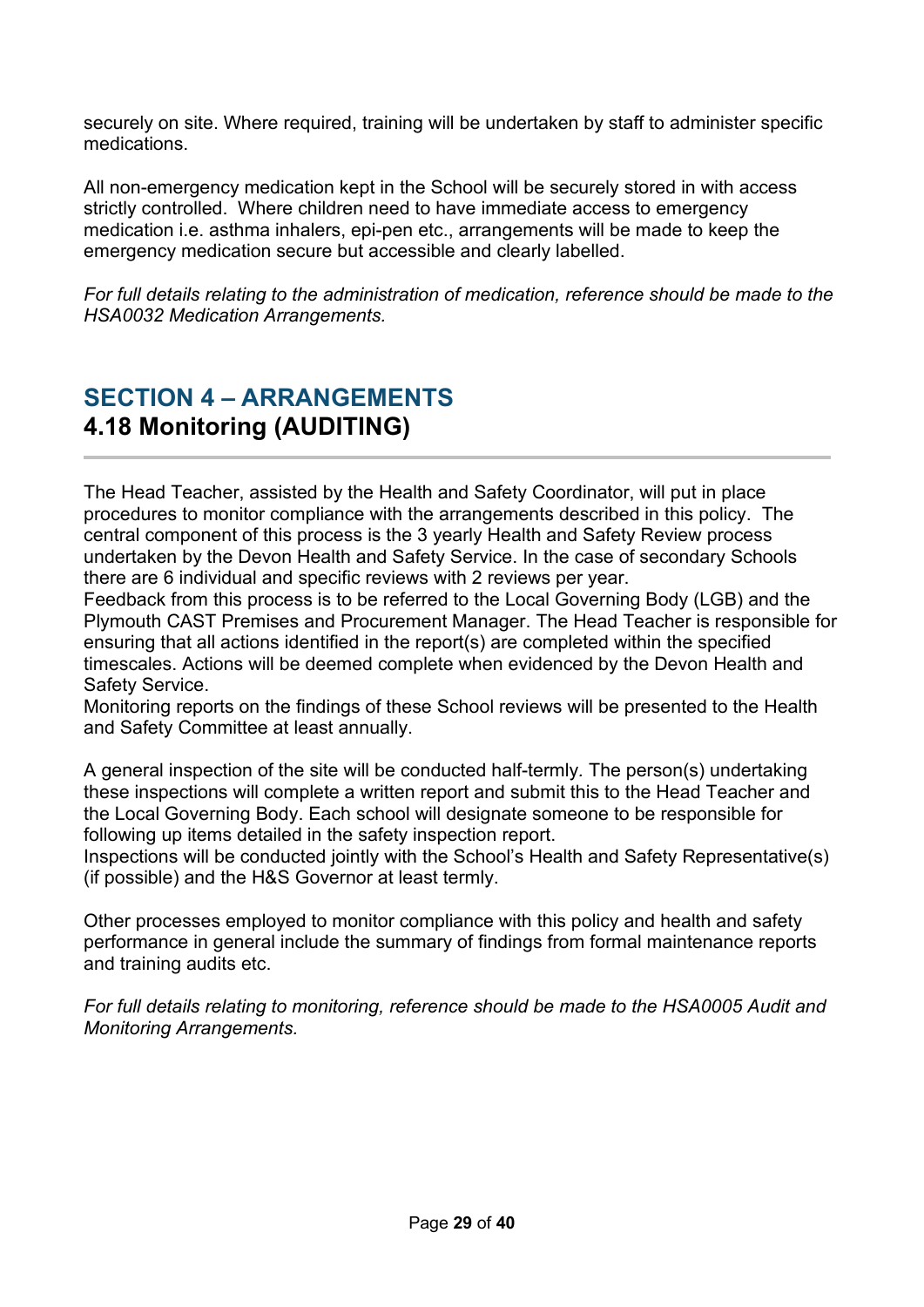## <span id="page-29-0"></span>**SECTION 4 – ARRANGEMENTS 4.19 Moving and Handling**

Staff engaged in manual handling activities will be provided with information on safe moving and handling techniques and will receive specific training where the need has been identified because of a risk assessment.

All manual handling activities which present a significant hazard, which are not accounted for in the whole school risk assessment, will be reported to the Health and Safety Coordinator. Where such activities cannot be avoided, a specific risk assessment will be conducted to ensure such risks are adequately controlled. A copy of this assessment will be provided to employees who must follow the instructions given when carrying out the task. Staff should ensure that they do not lift heavy items unless they have received a briefing on the control measures in place.

All moving and handling of students will be risk assessed by a competent person and recorded in a specific Handling Plan for the individual concerned. The format found in the *HSA0035 Moving and Handling People Arrangements* will be used. All staff who move and handle students will receive appropriate training both in the controls listed in the Handling Plan, and specific training on any lifting equipment that they may be required to use.

Equipment for moving and handling people is subject to inspection on a 6 monthly basis organised by the Torbay Development Agency.

*For full details relating to moving and handling, reference should be made to the HSA0034/35 Moving and Handling Objects/People Arrangements.* 

#### <span id="page-29-1"></span>**SECTION 4 – ARRANGEMENTS 4.20 Movement Around Site**

All Schools must risk assess the movement of staff, students, and visitors, etc., around their site.

This will include the principal risks and must identify any control measures taken, for example: -

- decluttering corridors.
- adequate lighting.
- highlighting steps.
- non-slip surfaces.
- removal of manifestations on glass doors.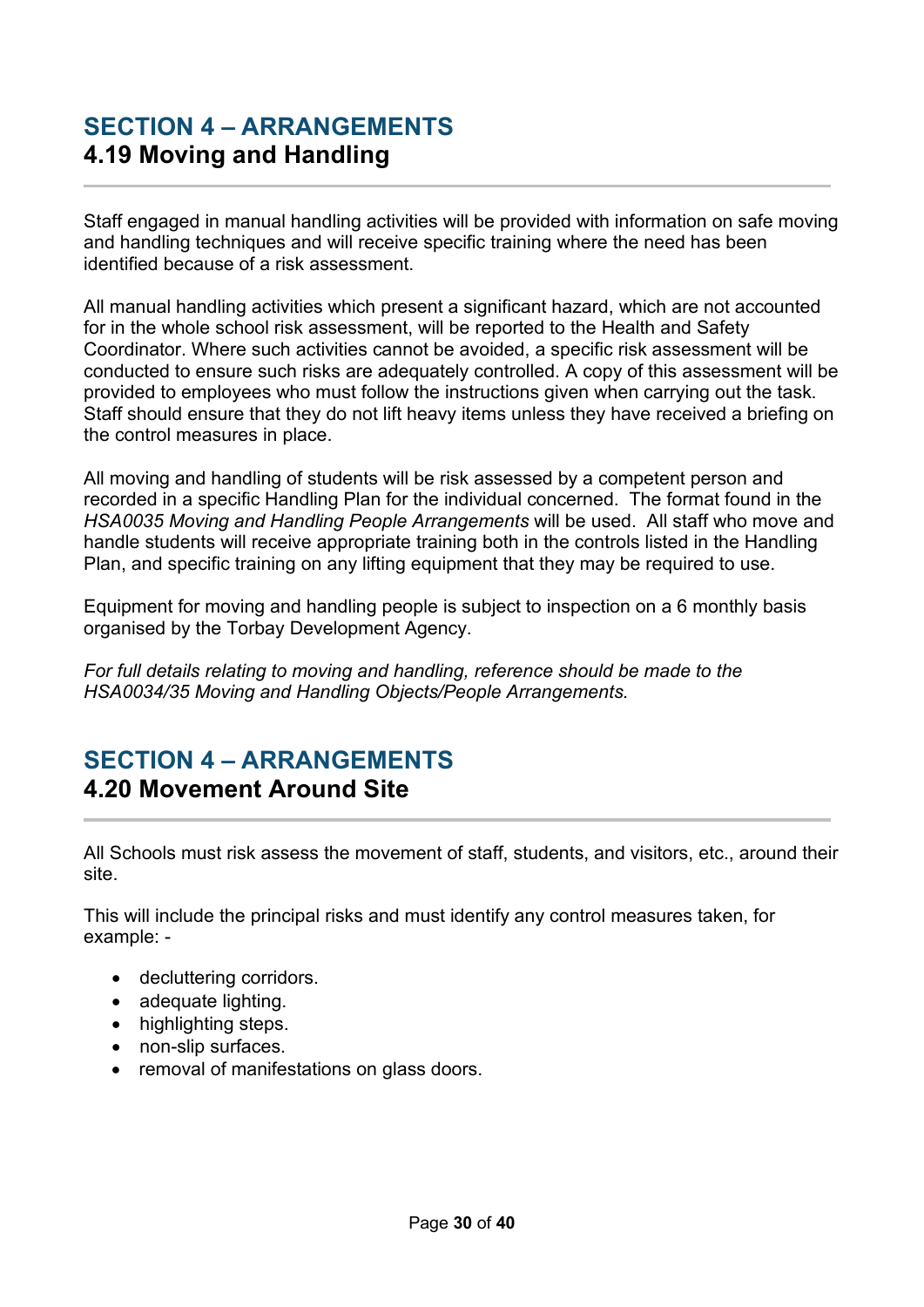## <span id="page-30-0"></span>**SECTION 4 – ARRANGEMENTS 4.21 Off-site visits**

Plymouth CAST has adopted the Devon County Council (DCC) document *Outdoor Education, Visits and Off-site Activities Health and Safety Policy 2020* as its own policy.

In line with this policy, the DCC Educational Visit Adviser from Babcock LDP, has been engaged to endorse arrangements for higher risk activities. The DCC Educational Visit Adviser will therefore be notified of all Category B and C visits via the *Evolve* online system.

Every school will use the Devon Evolve system for the recording of all category A, B and C trips. They will also use and complete the separate *Management of Outdoor Education, Visits and Off-Site Activities Policy* along with the *Standard Operating Procedures* for Category A off-site visits. These documents must be reviewed annually.

Each School will appoint an Educational Visits Coordinator (EVC), who must have attended the Evolve training session. They will check the documentation and planning of the trip and, if acceptable, initially approve the visit before referring to the Head Teacher for final approval.

For full details relating to educational visits, reference should be made to the *Outdoor Education, Visits and Off-site Activities Health and Safety Policy 2020*.

#### <span id="page-30-1"></span>**SECTION 4 – ARRANGEMENTS 4.22 Pandemics**

As the Employing Body Plymouth CAST must protect people from harm. This includes taking reasonable steps to protect our staff, pupils, and others from coronavirus. Each School will complete and maintain a COVID-19 risk assessment (RAA100) to help manage the risk of COVID-19 and to protect people from harm in as far as is reasonably practicable.

We have identified and put in control measures on: -

- work activities or situations which might cause transmission of the virus.
- those staff and pupils who could be at increased risk (vulnerable person's risk assessment).
- how likely it is that someone could be exposed to the virus.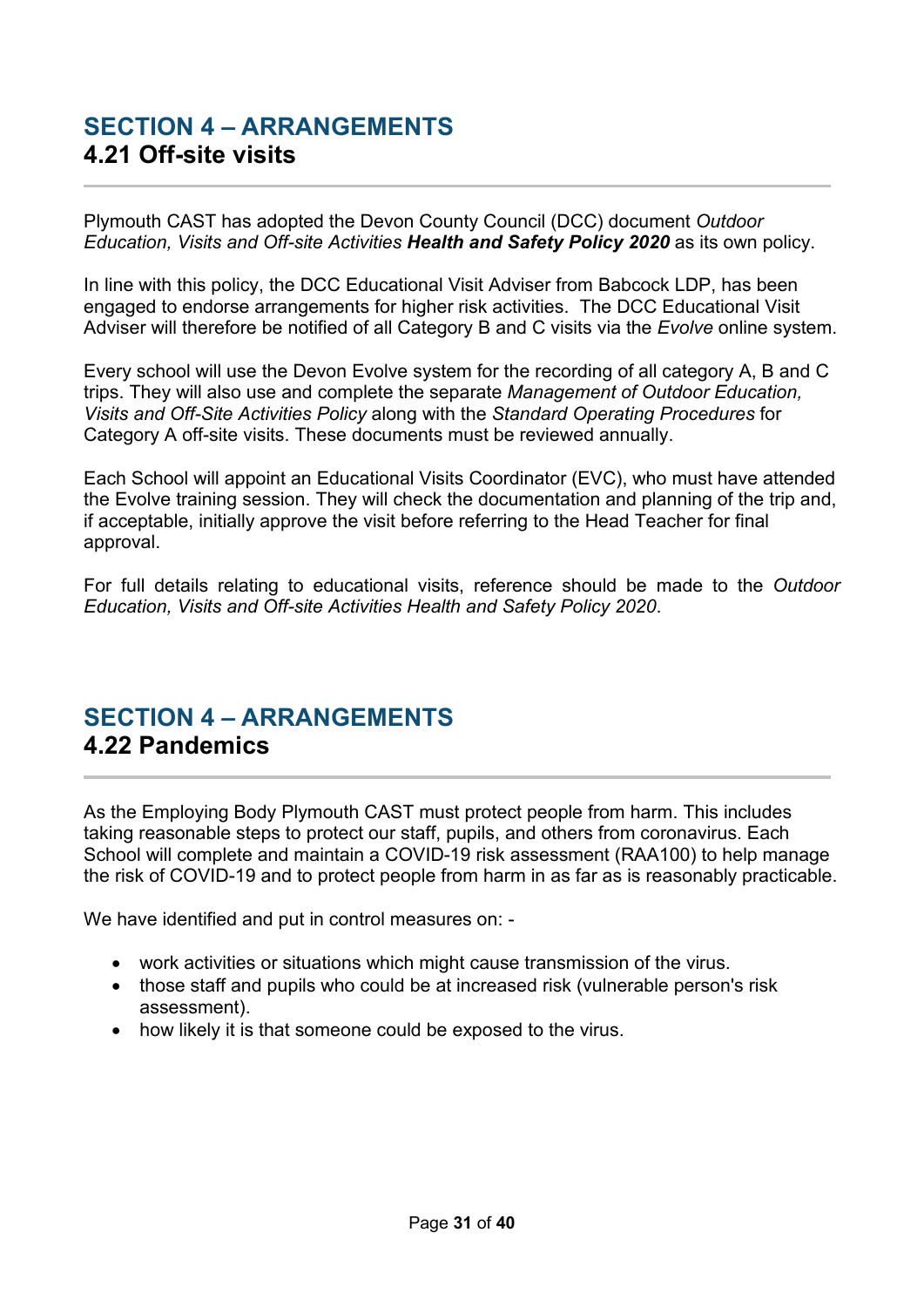#### <span id="page-31-0"></span>**SECTION 4 – ARRANGEMENTS 4.23 Personal Safety and Security**

The Plymouth CAST MAT believes that staff should not be expected to put themselves in danger and will not tolerate violent or threatening behaviour to its staff. A separate specific Behaviour Policy must be in place at each School.

Staff will report any such incidents on the OSHENS system in accordance with agreed accident and incident reporting procedures.

Working alone will be avoided wherever possible. Work carried out unaccompanied or without immediate access to assistance will be risk assessed by the relevant line manager to identify and implement control measures. Work involving potentially significant risks for example, work at height, will not be undertaken whilst working alone. To ensure that this is the case, staff working outside normal School hours must obtain the permission of the Head Teacher.

The requirement to undertake a lone working risk assessment will also extend to staff working alone off-site, such as conducting home visits.

Plymouth CAST has key holding and intruder and fire alarm response arrangements in place for all Schools within the Trust. Nominated key holders will be contacted only in the event of a confirmed break-in or fire as and when required.

Risk assessments will be reviewed annually or after significant change and recorded by amending the *RAA13 Lone Working Risk Assessment* or equivalent risk assessment document.

#### **School Security**

Each School is responsible for undertaking a risk assessment for site security in order to identify and implement control measures in this area. This will be reviewed annually or after significant change and recorded by amending *the RAA24B Security Risk Assessment* document.

*For full details relating to security and lone working issues, reference should be made to the HSA0031 Lone Working and HSA0050 Security Arrangements.*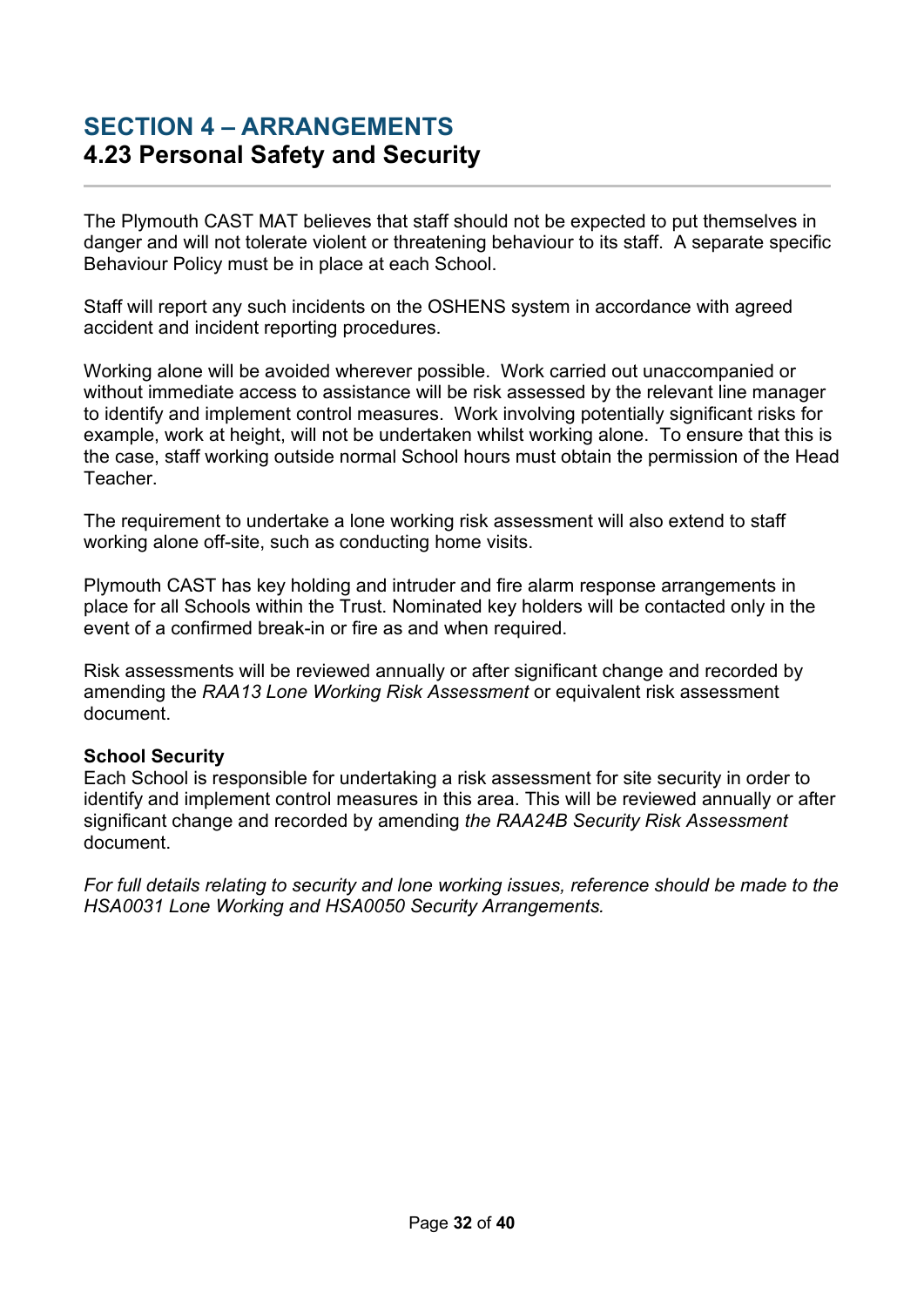#### <span id="page-32-0"></span>**SECTION 4 – ARRANGEMENTS 4.24 Radioactive Sources**

The Plymouth CAST MAT has adopted the CLEAPSS guidance L93 *'Managing Ionising Radiations and Radioactive Substances in Schools & Colleges'* as its policy arrangements for the use of radioactive sources. The separate Standard Operating Procedures outline the precise procedures to be followed.

- CLEAPSS provide the Radiation Protection Adviser (RPA). The name and contact details are contained within the Standard Operating Procedures document
- The Health & Safety Service provide the Radiation Protection Officer role and contact details are contained within the Standard Operating Procedures document
- Secondary schools will have a named Radiation Protection Supervisor. The RPS is responsible for ensuring that the Use Log is kept up to date and, where required, leak tests are conducted and recorded annually in the relevant Source History

For full details relating to the safe use of radioactive sources, reference should be made to the L93 *'Managing Ionising Radiations and Radioactive Substances in Schools & Colleges'*  document.

# <span id="page-32-1"></span>**SECTION 4 – ARRANGEMENTS 4.25 Radon Gas**

All Schools must have a regime in place for the monitoring of radon within their premises. Testing should be undertaken at intervals as determined by our property advisors, the Torbay Economic Development Company Limited, based on previous results and known geographical risk.

If a School is located in a radon affected area as defined by Public Health England (PHE), radon gas levels will be measured on a 7-10-year cycle as the Trust perceives necessary.

If levels are below the 300 Bq/m3 threshold, this process of measurement will continue. If readings exceed the 300 Bq/m3 threshold a Radiation Protection Adviser (RPA) will be engaged, and a risk assessment of staff exposure will be undertaken in consultation with the RPA. Based upon the findings of this assessment, suitable mitigation systems will be identified and installed to reduce the radon level to well below 300 Bq/m3. These systems will be maintained.

Any recommended remedial actions must be undertaken.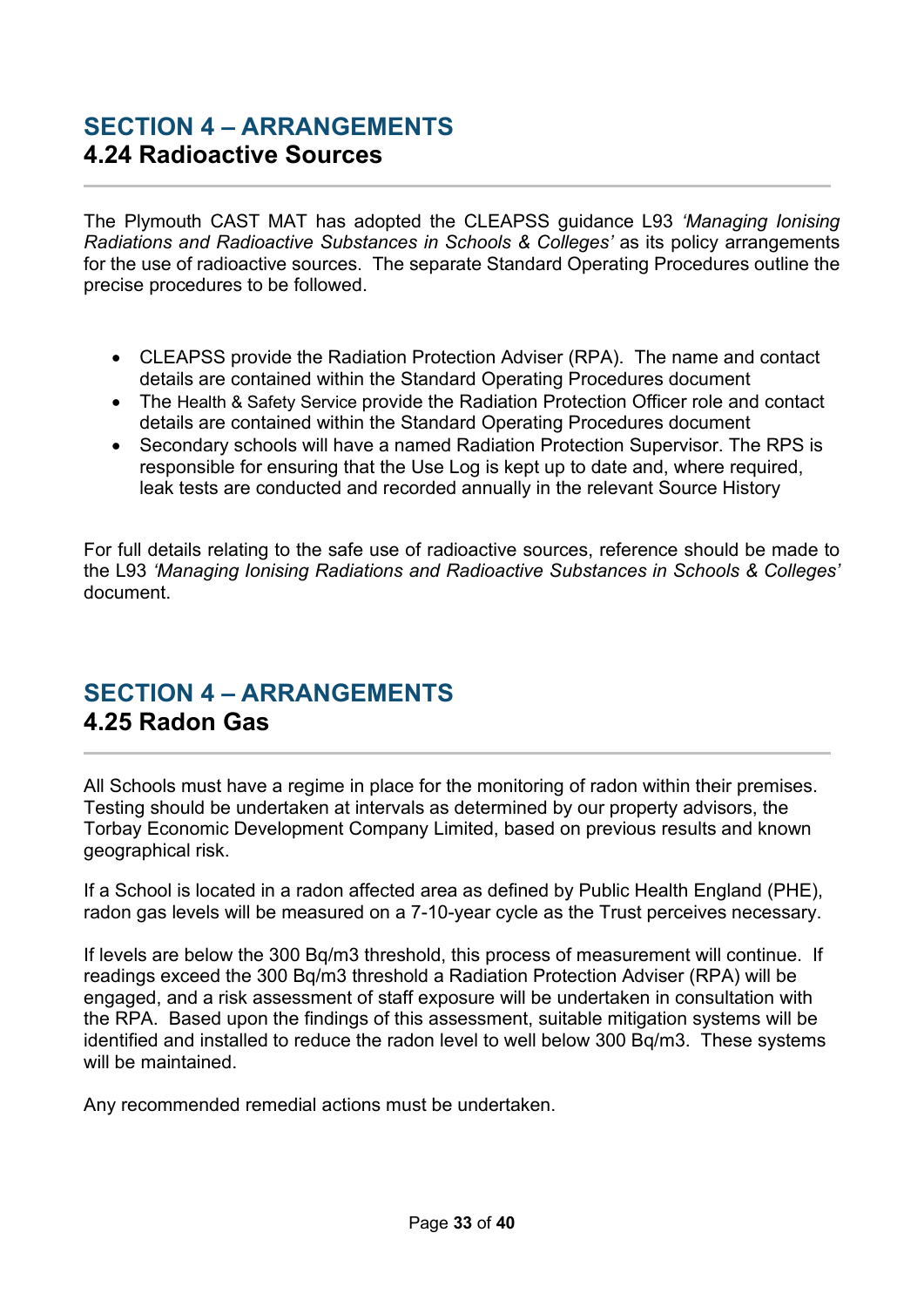#### <span id="page-33-0"></span>**SECTION 4 – ARRANGEMENTS 4.26 Risk assessments**

*The underlying process which informs safety management is risk assessment.*

Assessments of significant risks will be made with those persons responsible for the activity or area affected, and the significant findings of these decisions will be recorded in writing.

It is mandatory for all schools to use, amend and adopt the model risk assessments provided by the Devon Health and Safety Service available on the OSHENS system.

Specifically, the model risk assessments listed overleaf will be amended and adopted in order to identify suitable and sufficient risk control measures to meet the minimum expectations identified in this policy as well as legislative requirements.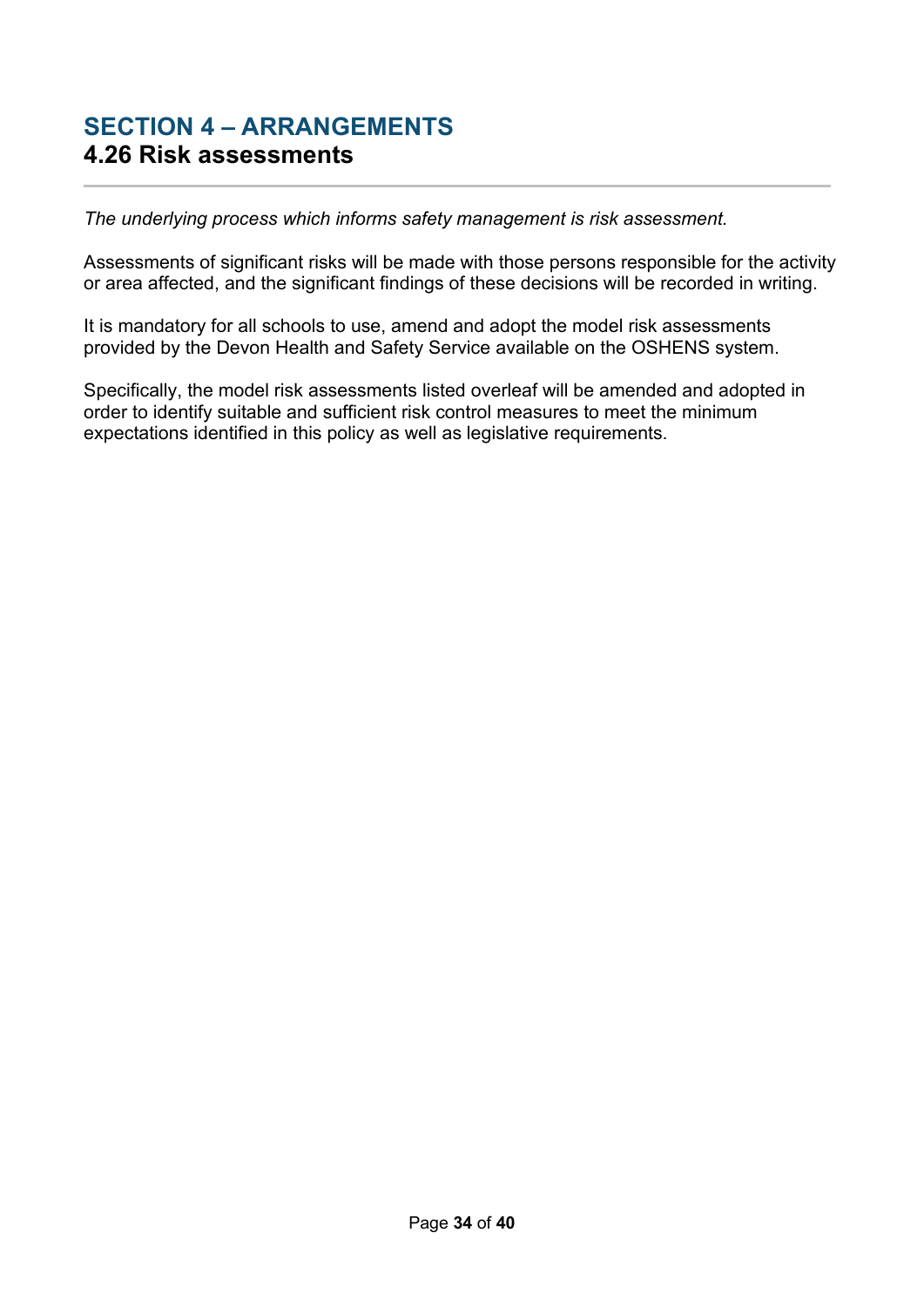

**It is accepted that not all the risk assessments will apply.**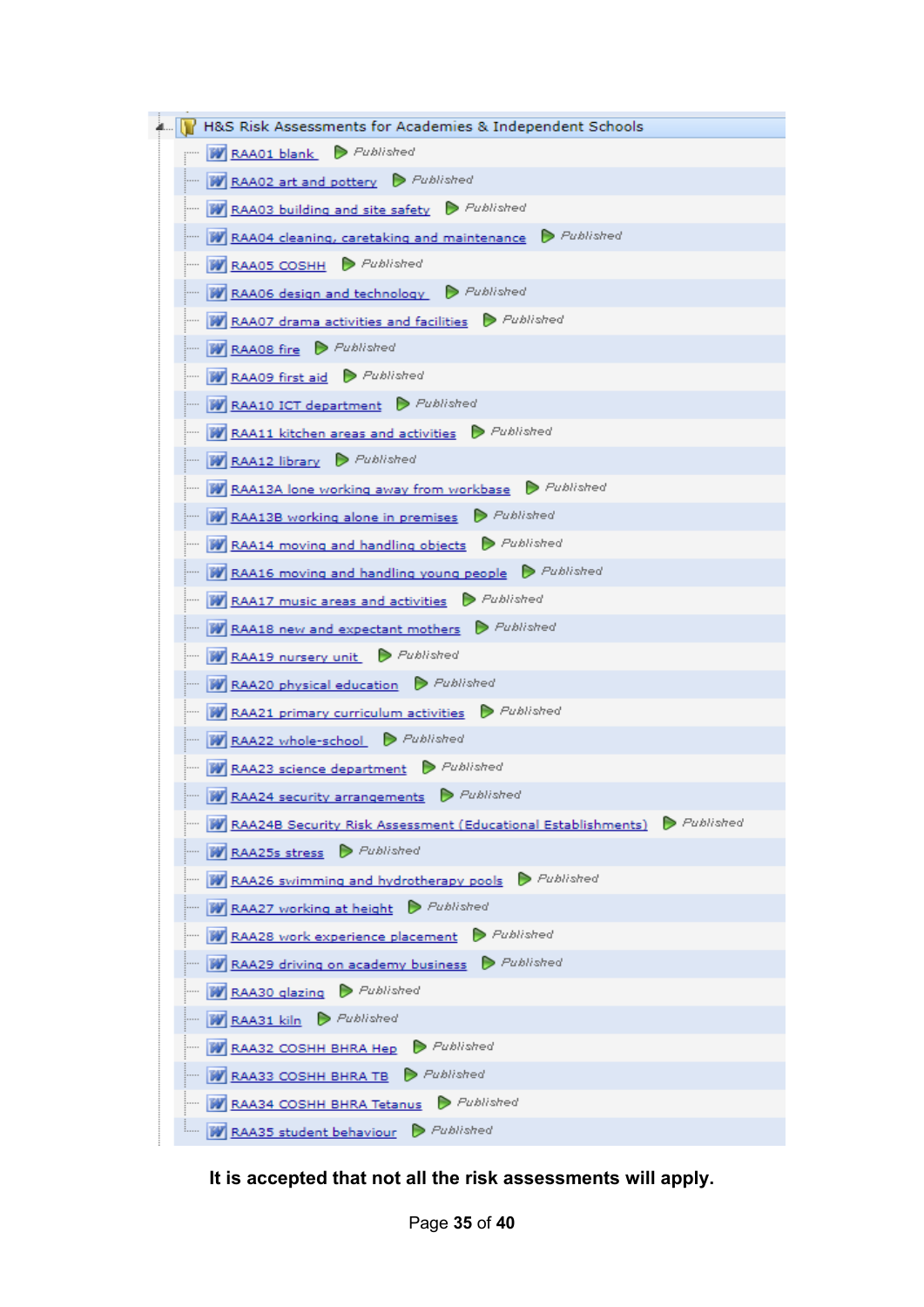Where model risk assessments do not address all the significant hazards of the School, the RAA01 format will be used to record findings and decisions.

Risk assessments must be available for all staff to view and must be controlled by the Health and Safety Coordinator. Wherever possible, affected staff will be included in the risk assessment process. Staff and other affected parties will be briefed in the risk assessment findings.

Risk assessment records will be reviewed either annually, or every 3 years depending upon the levels of risk. This will be identified on the RAA model risk assessments.

*For full details relating to risk assessment arrangements, reference should be made to the HSA0047 Risk Assessment Arrangements.*

# <span id="page-35-0"></span>**SECTION 4 – ARRANGEMENTS 4.27 Stress and Wellbeing**

Plymouth CAST is committed to promoting high levels of health and wellbeing and recognises the importance of identifying and reducing workplace stressors through risk assessment, in line with the Health and Safety Executive's management standards.

All Staff have access to a 24 hour, 7 days a week confidential counselling telephone helpline. Details for this service provision will be displayed on the school H&S notice board.

If a School wishes to carry out a Stress and Wellbeing risk assessment the *RAA25s Stress Risk Assessment* document will be used.

*For full details relating to staff wellbeing, reference should be made to the HSA0024 Health Issues for Staff Arrangements.* 

#### <span id="page-35-1"></span>**SECTION 4 – ARRANGEMENTS 4.28 Training**

As the employer, Plymouth CAST has the responsibility to provide suitable and sufficient health and safety training for all Head Teachers and Executive Head Teachers within the **Trust** 

The Head Teacher is responsible for ensuring that all staff under their control have access to the appropriate health and safety training for their activities, and any additional responsibilities given to them by their establishment's health and safety arrangements, e.g. fire warden.

All employees will be provided with: -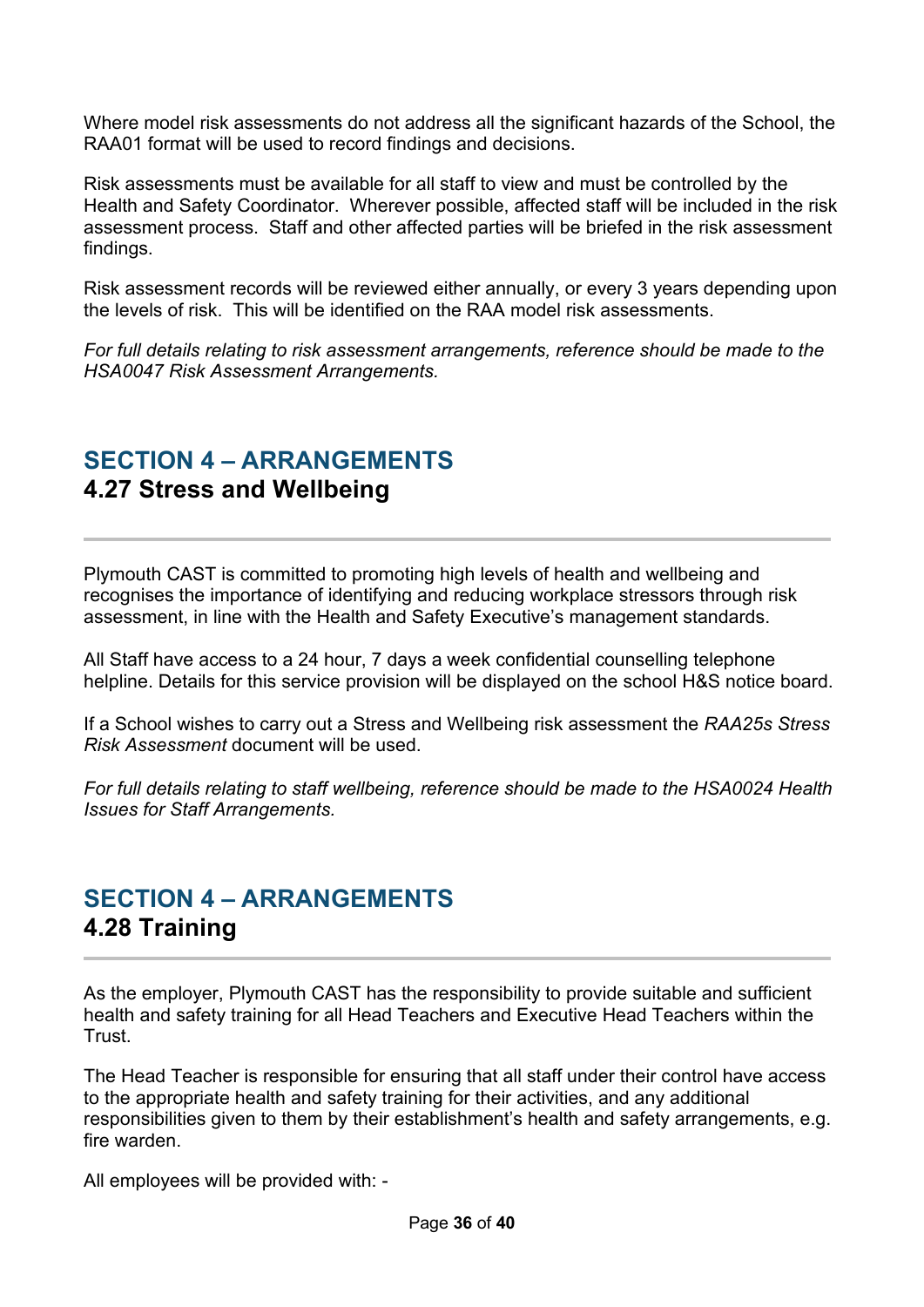- induction training in the requirements of this policy
- updated training in response to any significant change
- training in specific skills needed for certain activities as identified by the relevant risk assessment
- refresher training where required

The Head Teacher must ensure that adequate records are kept of all health and safety training undertaken by staff under their control. All training records will be kept on SIMS, and a member of the School will be made responsible for coordinating health and safety training needs, and for ensuring that refresher training is undertaken within the prescribed time limits.

Each member of staff is also responsible for drawing the relevant line manager's attention to their own personal needs for training and shall not undertake duties unless they are confident that they have the necessary competence. All employees shall undertake work tasks as instructed and trained.

*For full details relating to staff training, reference should be made to the HSA0055 Training Arrangements.*

## <span id="page-36-0"></span>**SECTION 4 – ARRANGEMENTS 4.29 Tree Safety Management**

An increasing number of tree species are becoming susceptible to disease which can not only cause the trees to die but can also leave them in a dangerous state. For example, Ash dieback, is one of the currently emerging diseases likely to cause significant issues in the coming years. Physical damage to the tree can also cause safety issues and fungus can be a sign of underlying health issues with the tree.

Through a Service Level Agreement with the Torbay Economic Development Company Limited (TDA); Hi-Line as trained arboriculturists, will carry out an annual inspection of trees which present a significant risk because of their age, condition or proximity to pedestrian routes or busy areas. The findings of this inspection will be formally documented and provided to each school.

Each School will also arrange for an inspection following severe weather conditions by an employee, or other, who is competent by training, including refresher training at five yearly intervals. The type of training is decided locally. Ad-hoc inspections are carried out on a risk assessment basis, e.g. such as after severe storms.

Where the tree inspection process makes recommendations for remedial actions, the School will implement them as described.

Records of tree inspections and associated remedial works are kept on site.

*For full details relating to staff training, reference should be made to the HSA0055 Training Arrangements.*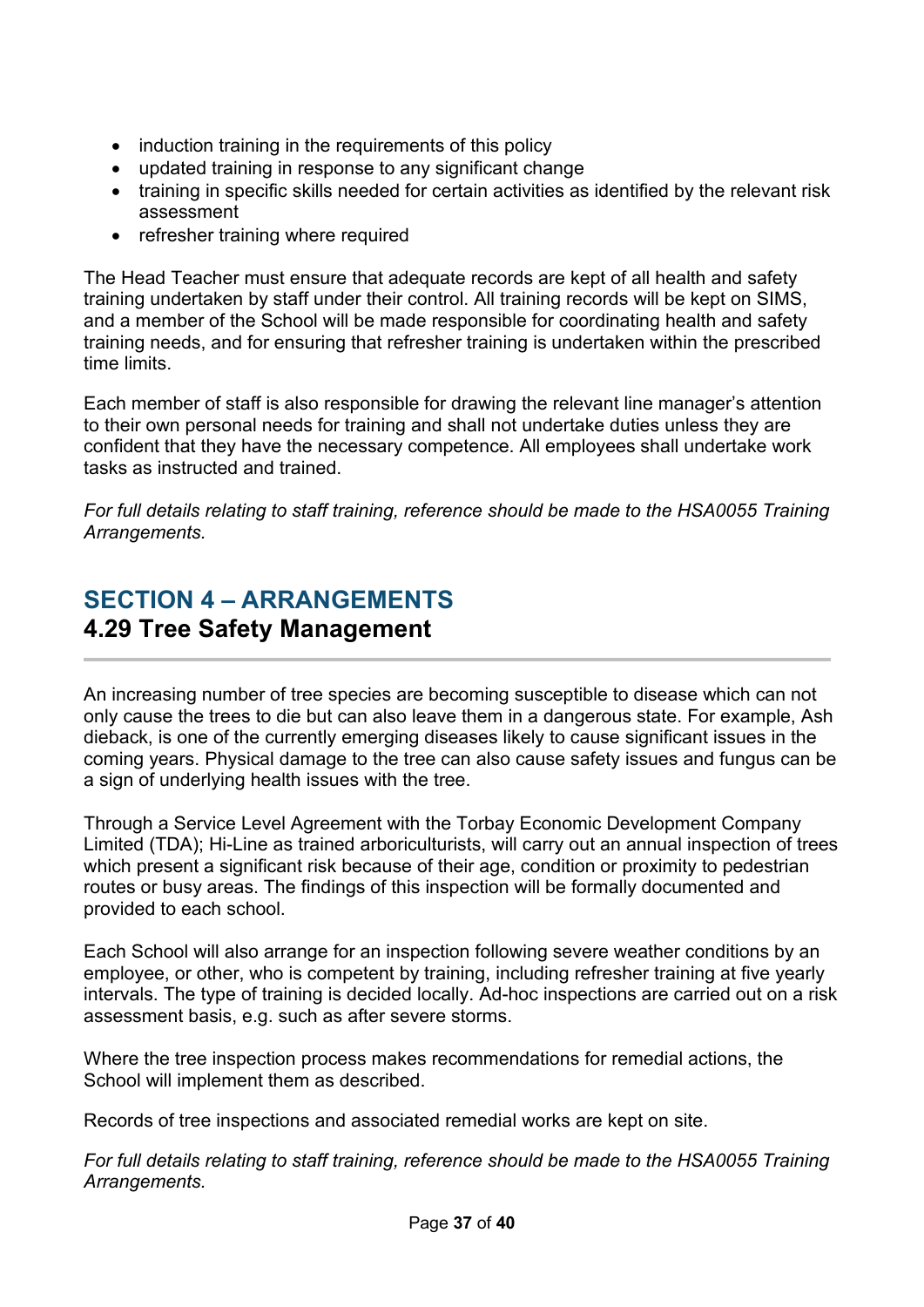## <span id="page-37-0"></span>**SECTION 4 – ARRANGEMENTS 4.30 Working at Height**

Work at height will be avoided wherever possible. Work carried out at height where a significant injury could result will be risk assessed by the relevant line manager in order to identify and implement control measures. Staff who work at height will be briefed in risk assessment findings. When working at height (including accessing storage or putting up displays) appropriate stepladders or kick stools are to be used. Staff *must not* climb onto chairs/tables etc.

Formal training on work at height will be undertaken where the need is identified in the work at height risk assessment. Such training will also be undertaken by those who line manage staff who work at height. Every School will have a nominated person(s) responsible for managing all work at height.

The nominated person(s) shall ensure: -

- all work at height is risk assessed and properly planned and organised
- all those involved in work at height are trained and competent to do so
- the use of access equipment is restricted to authorised users
- a register of access equipment is maintained, and all equipment is regularly inspected and maintained
- fragile surfaces are properly signed and access to them controlled

*For full details relating to the control of work at height, reference should be made to the HSA0060 Work at Height Arrangements.*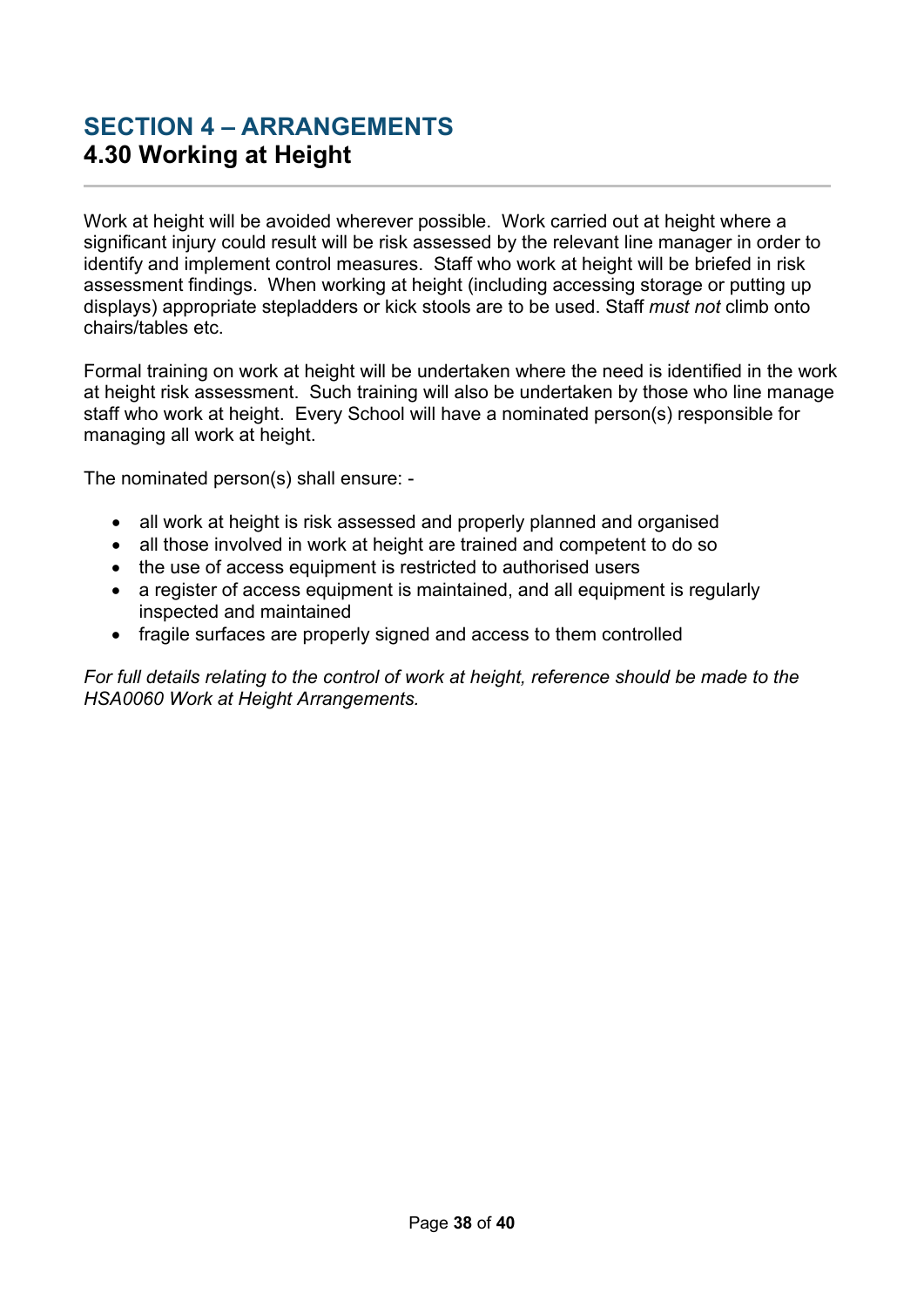#### <span id="page-38-0"></span>**SECTION 4 – ARRANGEMENTS 4.31 Work Experience**

Each School is responsible for managing and coordinating work experience placements.

If the School *hosts* a work experience placement, any significant hazards within the planned work tasks will be risk assessed by the host employer and findings will be communicated to the student and their parents/guardians. This assessment will be recorded on the *RAA28 Work Experience Placement Risk Assessment* document.

#### <span id="page-38-1"></span>**SECTION 4 – ARRANGEMENTS 4.32 Workplace Safety**

Each School is responsible for undertaking a risk assessment for general site(s) and buildings safety, in order to identify and implement control measures for the following workplace hazards: -

- slips, trips, and falls
- glazing
- trees
- waste storage and disposal
- vehicle/pedestrian conflict
- any other significant site hazards

This will be reviewed annually or after significant change and recorded by amending the *RAA03 Building and Site Safety Risk Assessment* document or equivalent risk assessment document.

*For full details relating to the control of hazards within the premises, reference should be made to the HSA0044 Premises Arrangements.*